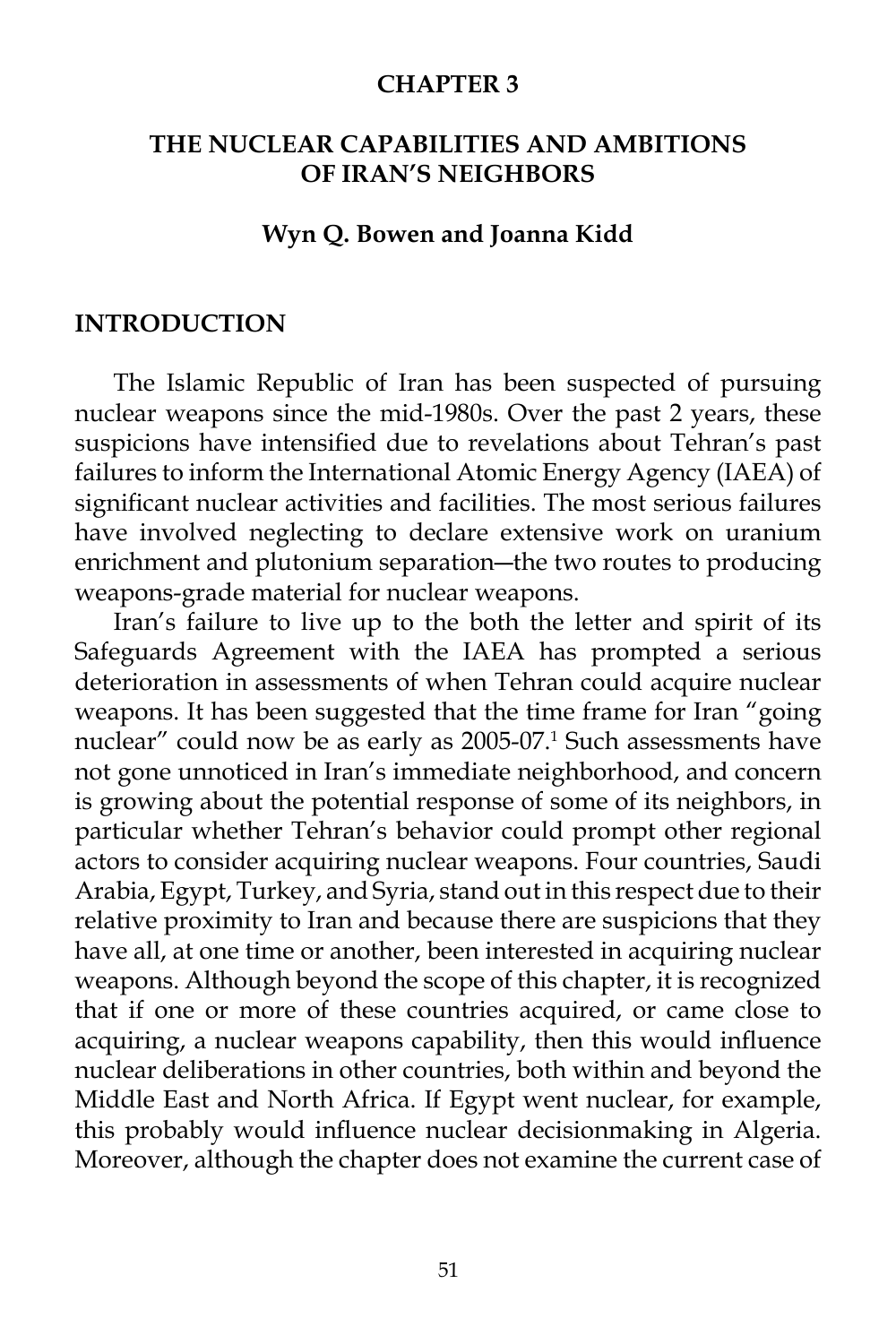Iraq in relation to Iran, it is recognized that, in the long-term, a post-Saddam government could feel sufficiently vulnerable to consider acquiring nuclear weapons to counteract a future nuclear-armed Tehran.

 Drawing purely on open sources, this chapter seeks to cast some light on the nuclear capabilities and ambitions of Saudi Arabia, Egypt, Turkey, and Syria. In addition to generally available sources, the authors utilize original Arabic and Turkish language sources and information derived from various scientific and technical journals/ proceedings. For each country, an assessment is made of current nuclear capabilities, including various elements of the fuel cycle that could potentially be used to support the development of nuclear weapons. Attention is also given to the drivers of potential nuclear and other weapons of mass destruction (WMD) programs in the countries concerned, and potential nuclear delivery systems.

 An analysis of available open sources revealed relatively little about national intentions regarding the acquisition of nuclear weapons―both in general terms and, more specifically, in response to the current Iranian nuclear crisis. The lack of pertinent information in this respect appears to stem primarily from the political sensitivity of the issue and the relatively closed and nontransparent nature of the societies involved, with the exception of Turkey. In contrast, it did prove possible to develop a fairly detailed picture of the various elements of the fuel cycle currently in existence or being developed in the four countries, as well as their potential nuclear delivery options. Although it is assessed that each country currently lacks the technical capacity to build a nuclear weapon, it is essential to note that open sources rarely will provide the complete picture. This is particularly the case with regard to the most sensitive aspects of nuclear weapons development―uranium enrichment, plutonium separation, and weaponization―which are subject to the greatest secrecy. Moreover, revelations throughout 2004 about the role of Pakistani scientist A. Q. Khan in illicitly supplying nuclear technology to Libya and Iran, raise the concern that other countries also may have benefited from this clandestine proliferation network. For example, Libya's acquisition of technology and assistance via the network prior to December 2003 had enabled Pakistan to begin to initiate a step change in its nuclear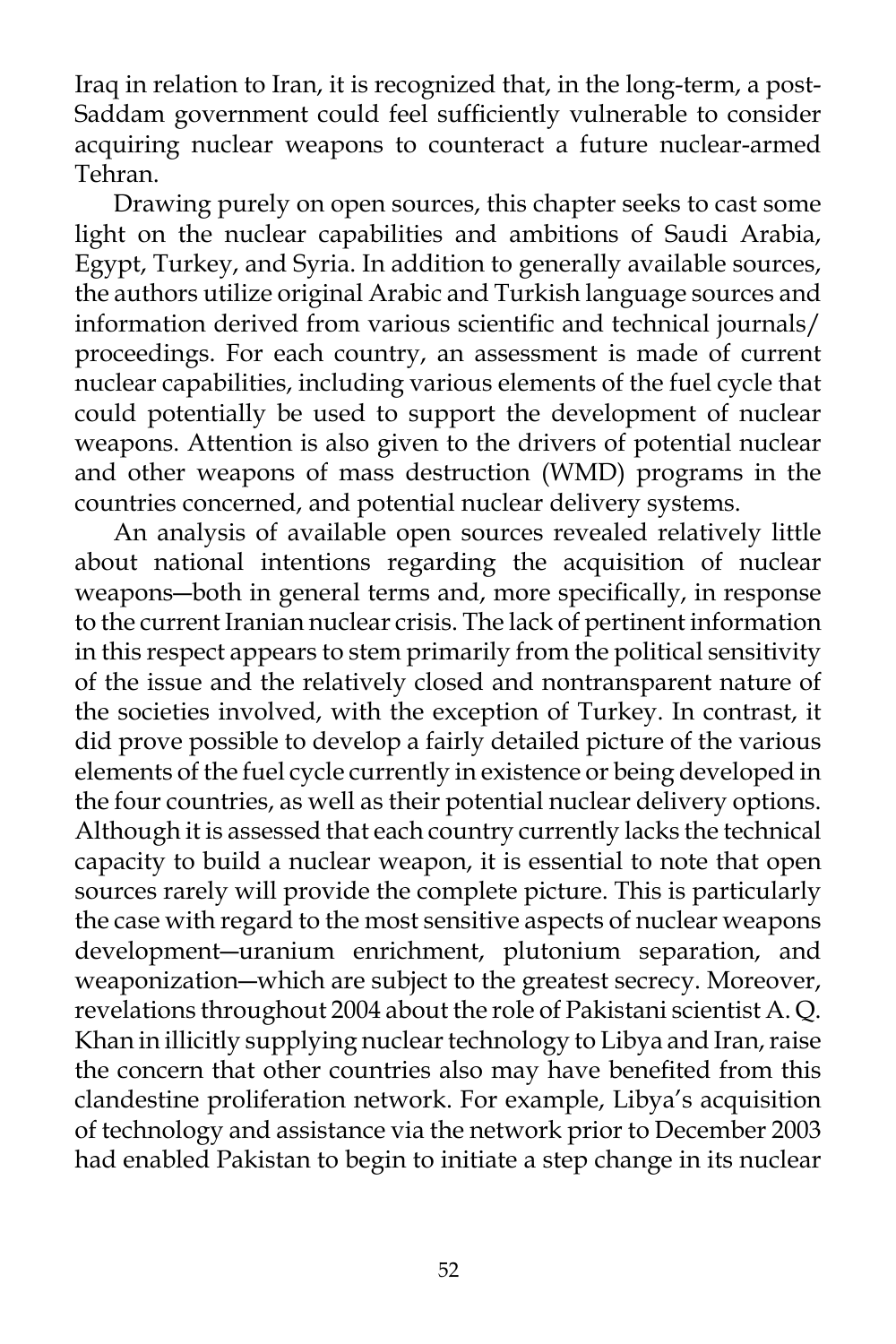weapon program. Moreover, Khan is known to have made business trips to numerous other countries including Egypt, Saudi Arabia, and Syria, although it is not known what the Pakistani scientist actually did on these visits.<sup>2</sup>

# **SAUDI ARABIA**

 Saudi Arabia does not possess a nuclear weapons capability and, based on an assessment of available open sources, the Kingdom does not appear to possess the necessary technical infrastructure to develop one indigenously, bar significant infusions of external assistance. However, there are some suspicions that Saudi Arabia has considered the nuclear option and even sought to purchase nuclear weapons from abroad, notably from Pakistan. This despite the country's non-nuclear weapon status and commitments under the Nonproliferation Treaty (NPT) which Riyadh signed in 1988.<sup>3</sup> However, the Kingdom has yet to conclude a comprehensive safeguards agreement with the IAEA.<sup>4</sup>

 Beyond the nuclear realm, there is "no confirmed evidence" that Saudi Arabia has a chemical or biological weapons program.<sup>5</sup> Indeed, the Kingdom long has denied any intention to acquire WMD of any type and, similar to Egypt, has called for an agreement to make the Middle East a WMD-free zone.6 In Autumn 2002 Prince Naef bin Ahmed Al-Saud, a colonel in the Saudi Armed Forces with responsibilities for strategic planning, noted that "Proliferation must be seen in terms of regional realities: the Israeli monopoly in nuclear weaponry, defiance by Pakistan and India of nonproliferation regimes, and reported efforts by both Iraq and Iran to develop nuclear capabilities."7 At least one Saudi newspaper has expressed concern about Iran's nuclear intentions by noting that, "the danger will include countries such as Saudi Arabia, Oman, Iraq, Afghanistan, Turkmenistan, and Azerbaijan."8

 Speculation about the Kingdom's potential interest in acquiring nuclear weapons goes back to the 1980s. Saudi Arabia originally signed the NPT in 1988 to address concerns that it wanted to arm its newly acquired DF-3 (CSS-2) intermediate range ballistic missiles (IRBM) with nuclear warheads. The missiles had been acquired from China at some point between 1986 and 1988. The transfer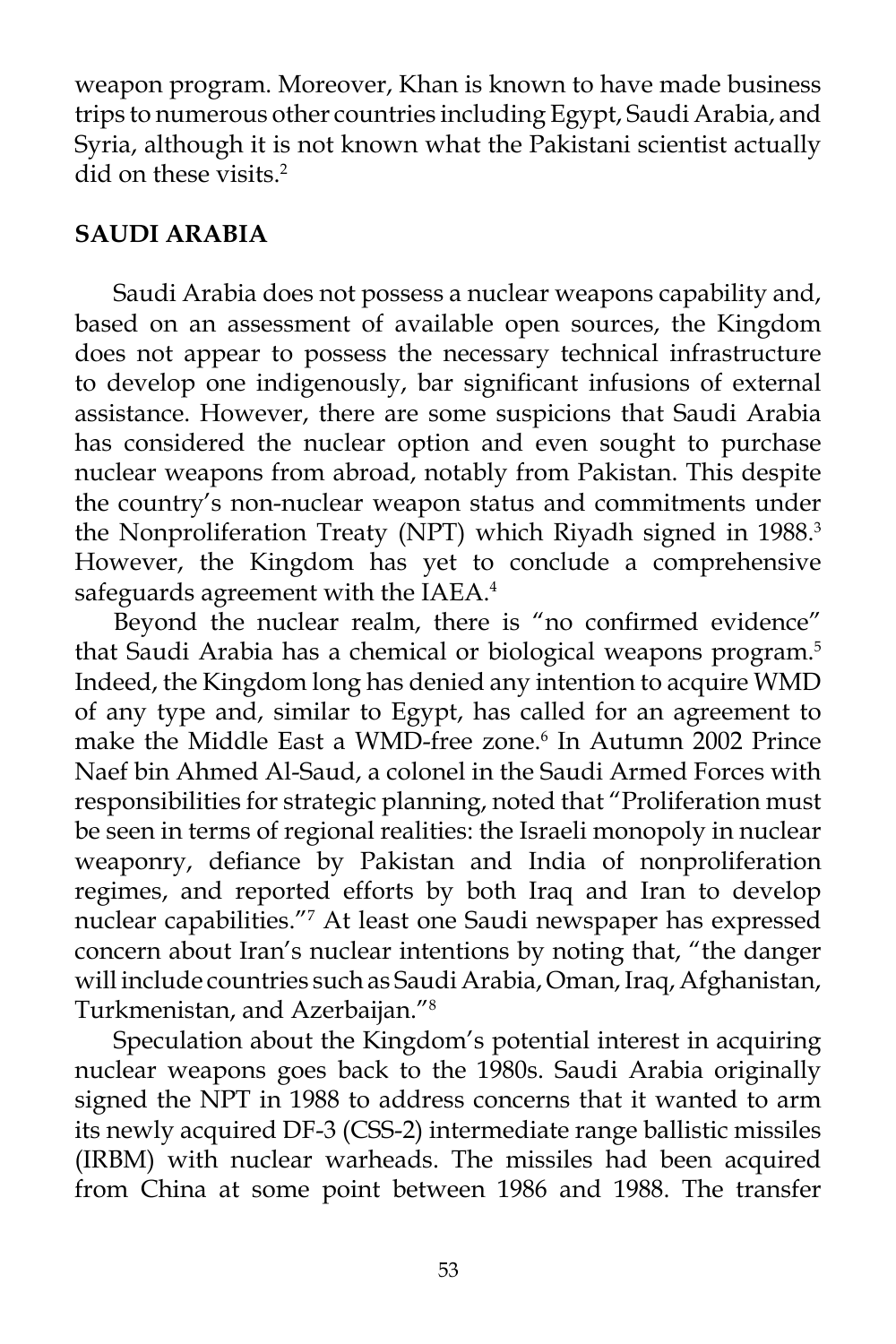was significant because it provided the Kingdom with the longestrange ballistic missiles (2,700-2,800km) outside the Permanent Five members of the United Nations (UN) Security Council. Indeed, the DF-3 gave Saudi Arabia the capability to strike targets throughout and beyond the Middle East. Moreover, the missiles had been withdrawn from Chinese service as nuclear delivery systems, although they reportedly were modified prior to shipment as non-nuclear capable systems.<sup>9</sup> Despite suspicions that Saudi Arabia planned to arm the missiles with unconventional warheads, Riyadh claimed it had no intention to do so.

 In early September 2002, Israeli Prime Minister Ariel Sharon said that "there might be Saudi money involved" in Libya's nuclear weapons program, but this had not been confirmed.<sup>10</sup> There has been much greater speculation about a potential nuclear link with Pakistan. Since the 1980s, there have been suspicions that Saudi Arabia has paid, or wanted to pay, Pakistan to conduct research and development of nuclear weapons. These suspicions have been based in part on the history of defence cooperation between the two countries including, for example, the training of Saudi pilots and naval collaboration. In recent years, suspicions have been fed by several visits to Pakistan by Saudi officials. In 1999, a team of defence officials visited Pakistan's enrichment and missile assembly facilities at Kahuta where they were briefed by A. Q. Khan, the father of the Pakistani nuclear weapons program.<sup>11</sup> In 2002, the son of Crown Prince Abdullah was reportedly an invited guest at the test firing of Pakistan's 950-mile range *Ghauri* nuclear-capable missile.12 More recently in October 2003, it was alleged that Abdullah visited Pakistan and concluded a secret agreement on "nuclear cooperation" to cover nuclear technology in return for cheap oil. However, Saudi Arabia has denied this allegation.<sup>13</sup> Recent revelations about the role of Khan in proliferating nuclear technology to several states of concern has further fueled suspicion about the Saudi-Pakistan nuclear connection.14 Indeed, Khan has travelled to Saudi Arabia in the past, although it is not known what he actually did during his time in the Kingdom.<sup>15</sup>

 Prince Naef argued in 2002 that, "Saudi Arabia does not accept the notion that a Pakistani bomb is an Islamic bomb. Instead, national interest is regarded as the most likely factor affecting how nuclear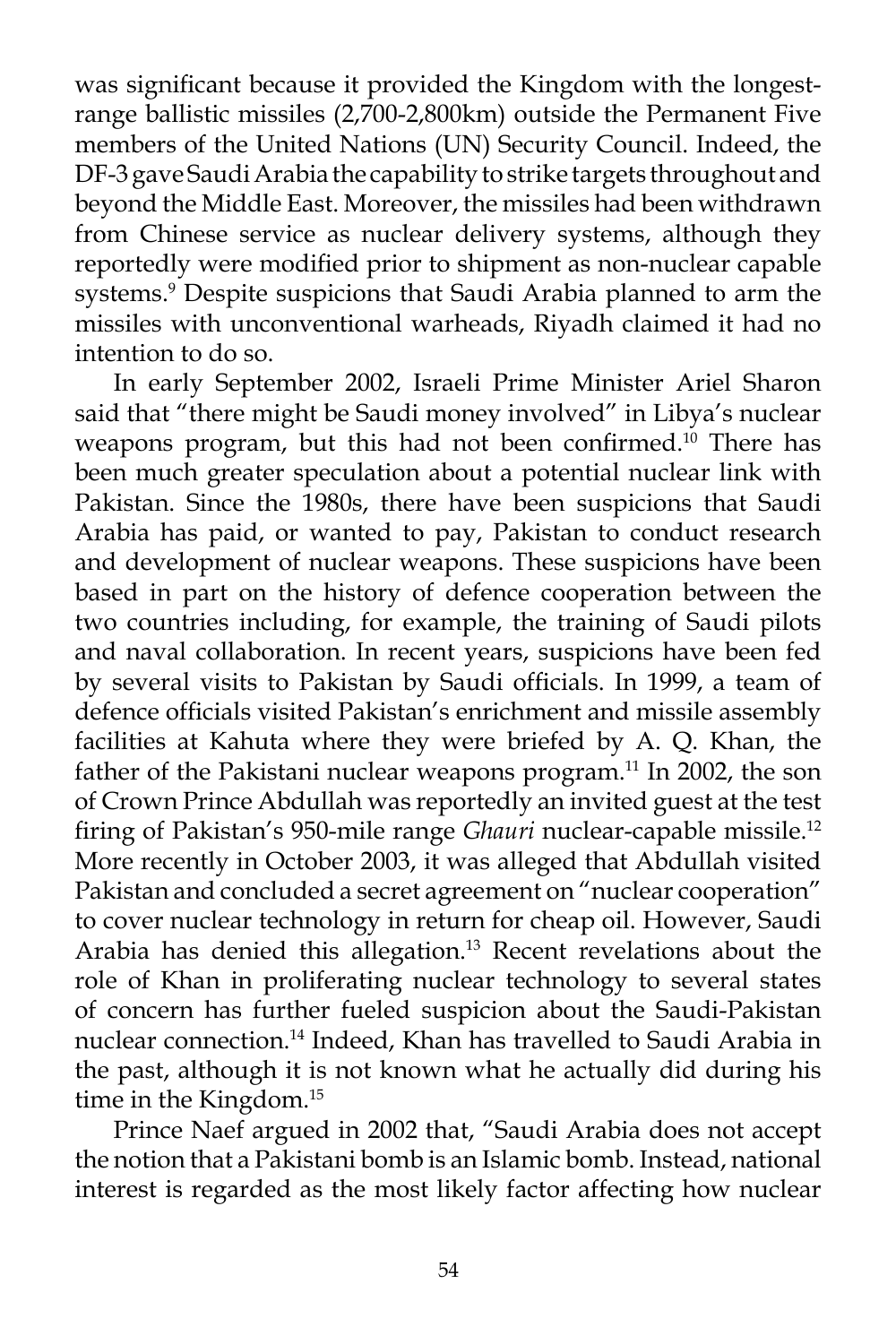capabilities will be used. Nevertheless, regional competition increases concern among Saudis over the spread of WMD and ballistic missiles. Moreover, despite the lack of evidence that Riyadh may be pursuing a nuclear option, some speculate on the possibility."16 Indeed, it was reported in September 2003 that Saudi Arabia was conducting a strategic review including deliberations related to the potential acquisition of nuclear weapons. The review appears to be the result of a growing perception of strategic vulnerability prompted by several interrelated factors, including: the crisis over Iran's nuclear program and intentions, the lack of international pressure to address Israel's nuclear arsenal, general regional instability in the Middle East, and the deterioration of relations with the United States since September 11, 2001 (9/11), including concerns about the reliability of U.S. security guarantees and the American nuclear umbrella. Although it is not known whether a decision has yet been made, the strategic review reportedly is considering three potential options on the nuclear front: (1) acquiring nuclear weapons for deterrent purposes; (2) maintaining an alliance or entering into a new alliance with an existing nuclear weapon power; and (3) seeking an agreement for a Middle East free of nuclear weapons.<sup>17</sup>

## **Nuclear Capabilities.**

 The national nuclear authority in Saudi Arabia is the King Abdul Aziz City for Science and Technology (KACST) in Riyadh.<sup>18</sup> KACST describes itself as "an independent scientific organization of the Saudi Arabia Government"19 which provides "scientific and technological advice" and conducts "applied research programs and joint research activities with other international scientific institutions." KACST assists the private sector in applied research for promoting agricultural and industrial development and funds research projects in universities such as studies of alternative energy resources and sewage water treatment.20

 The Atomic Energy Research Institute (AERI) was established within KACST in 1988 with the aim of adapting the nuclear sciences and technologies and utilizing them "in support of the economic, industrial and agricultural plans of the Kingdom." The objectives of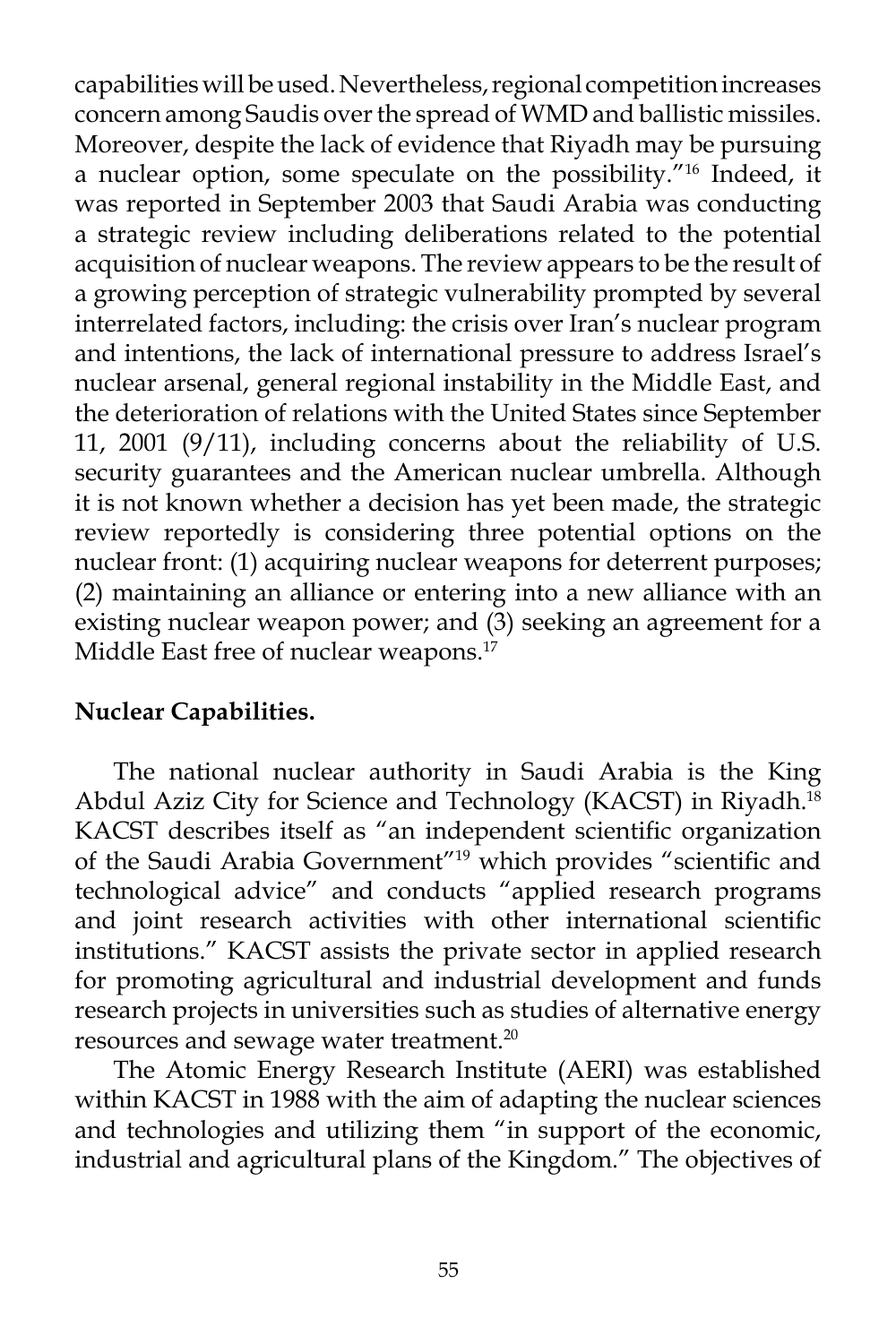AERI include drafting a national atomic energy plan and supervising its implementation; conducting research in the field of nuclear technologies; identifying manpower requirements in the area of atomic energy research; and training and developing manpower in the area of atomic energy research."21 To do this, the institute has several departments: a Radiation Protection Department; an Industrial Applications Department; a Nuclear Reactors and Safety Department; and a Materials Department.<sup>22</sup> The institute has programs that focus on industrial applications of radiation and radioactive isotopes, nuclear power and reactors, nuclear materials, and radiation protection.

 A review of available open sources generated the following observations related to Saudi Arabia's nuclear capabilities.

*Uranium Resources*. The U.S. Geological Survey makes no reference to uranium resources in its 2001 report on Saudi Arabia's mineral sector.<sup>23</sup> However, it is evident that the Kingdom has conducted research into uranium prospecting, mining, and milling. In 1986, the IAEA approved a technical cooperation agreement with KACST and the Nuclear Engineering Department of King Abdul Aziz University to provide "training for the application of neutron capture techniques in in-situ mineral exploration." The agreement covered prospecting, mining and analyzing raw nuclear materials.<sup>24</sup>

 Saudi Arabia does not appear to be involved in the recovery of uranium from phosphate rock. However, relevant research has been conducted in this area in the past. In 1987, for example, an academic currently at King Abdul Aziz University wrote a Ph.D. thesis on "The Separation and Determination of Rare Earths in Phosphate Deposits from the North of the Kingdom of Saudi Arabia."<sup>25</sup> Saudi Arabia's phosphate mines are operated by the Ma'aden mining company,<sup>26</sup> which was founded in 1997 to become the focal point of the country's minerals sector. Ma'aden operates mines at Al Hajar, Al Sukhaybarat, and Bulgah which produce gold and silver. A mine at Mahad Ad Dabab produces copper, gold, and silver; and a mine at Al Amar produces copper, zinc, and gold. The company is carrying out exploration programs in the Al-Jalamid and Umm Wual areas.<sup>27</sup>

*Nuclear Power*. Saudi Arabia does not possess a nuclear power reactor. However, the Kingdom has certainly demonstrated an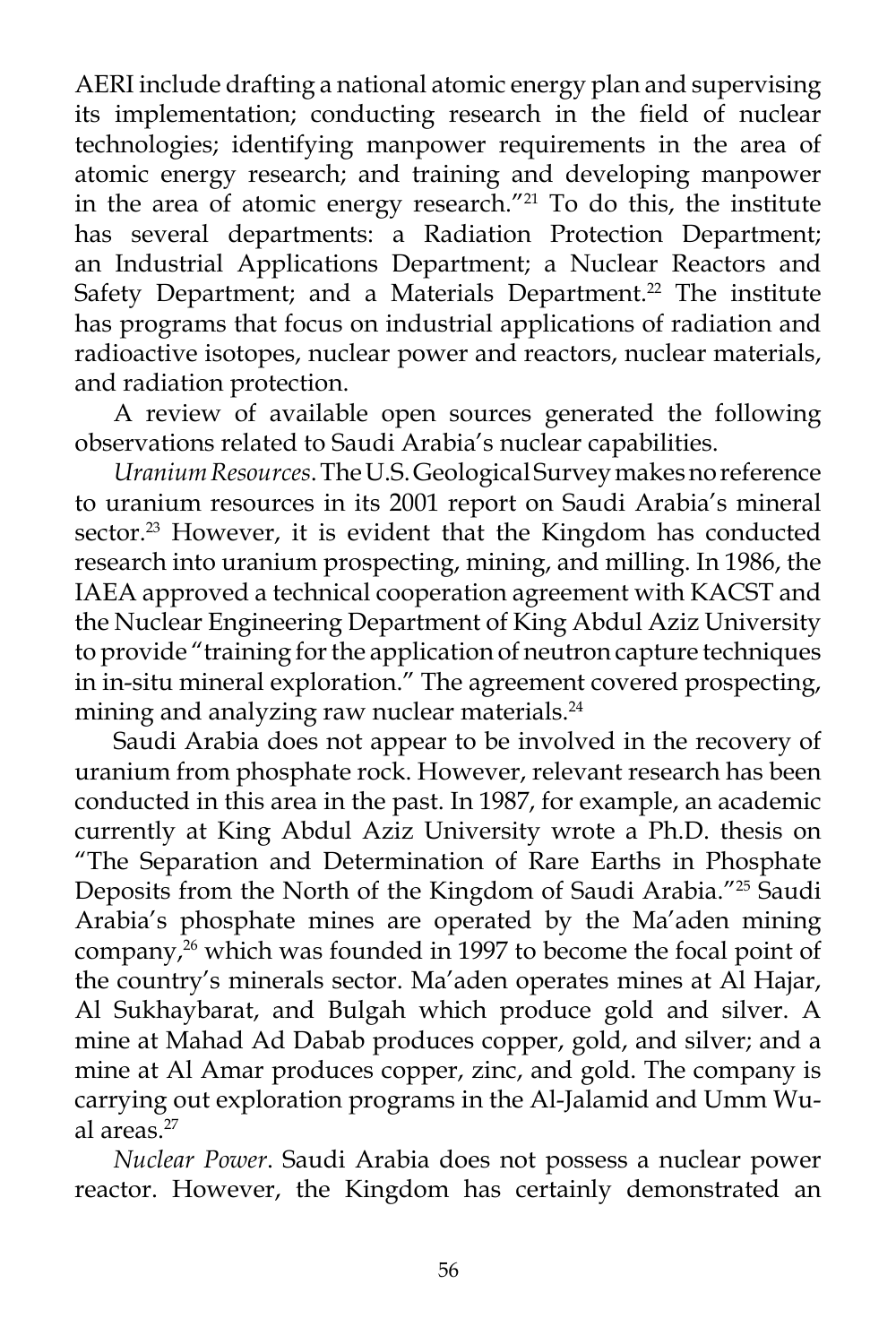interest in nuclear power since at least the late 1970s. The IAEA approved a technical cooperation project in 1978 on nuclear energy planning with the Atomic Energy Department, Ministry of Petroleum and Mineral Resources, in Saudi Arabia. The aim was to establish "training and research institutions with regard to the introduction of nuclear power in the country."28 It is evident that the Kingdom's interest in nuclear power has focused, at least partially, on its potential application in the desalination of seawater.<sup>29</sup> Indeed, researchers from AERI and the Nuclear Engineering Department of King Abdul Aziz University recently conducted research into the role of nuclear desalination in Saudi Arabia.<sup>30</sup> In 2001, the IAEA approved a technical cooperation agreement with AERI on transferring and enhancing national capabilities and skills "in modern forecasting techniques for the development and regular updating of future energy demands and optimal expansion plans for the power sector."31

*Reprocessing, Spent Fuel and Waste Storage*. Although Saudi Arabia does not appear to possess a reprocessing capability, the AERI has four laboratories of potential relevance in this field. These include laboratories for physical separation, chemical separation, radio chemistry, and radioactive isotopes and chemical separation.<sup>32</sup>

 Saudi Arabia does not have a spent fuel and waste storage capability. However, AERI is responsible for controlling radioactive waste disposal "in all installations that use radioactive material" and is reported to be preparing national regulations for radioactive waste disposal.<sup>33</sup> In 1995, the IAEA approved a technical cooperation agreement with AERI to establish a "comprehensive radioactive waste management program covering regulations, storage, and treatment." The agreement covered safety issues and technologies related to radioactive waste management.<sup>34</sup>

*Research Reactor*. Saudi Arabia does not have a research reactor. However, it should be noted that the IAEA has provided extensive assistance to develop nuclear research and applications in the Kingdom.35 According to one source, Saudi Arabia opened a nuclear research centre in a desert military complex at Al-Suleiyel, near Al-Kharj in 1975.36

*Delivery Capabilities*. Saudi Arabia's potential nuclear delivery capabilities include both ballistic missiles and aircraft. Saudi Arabia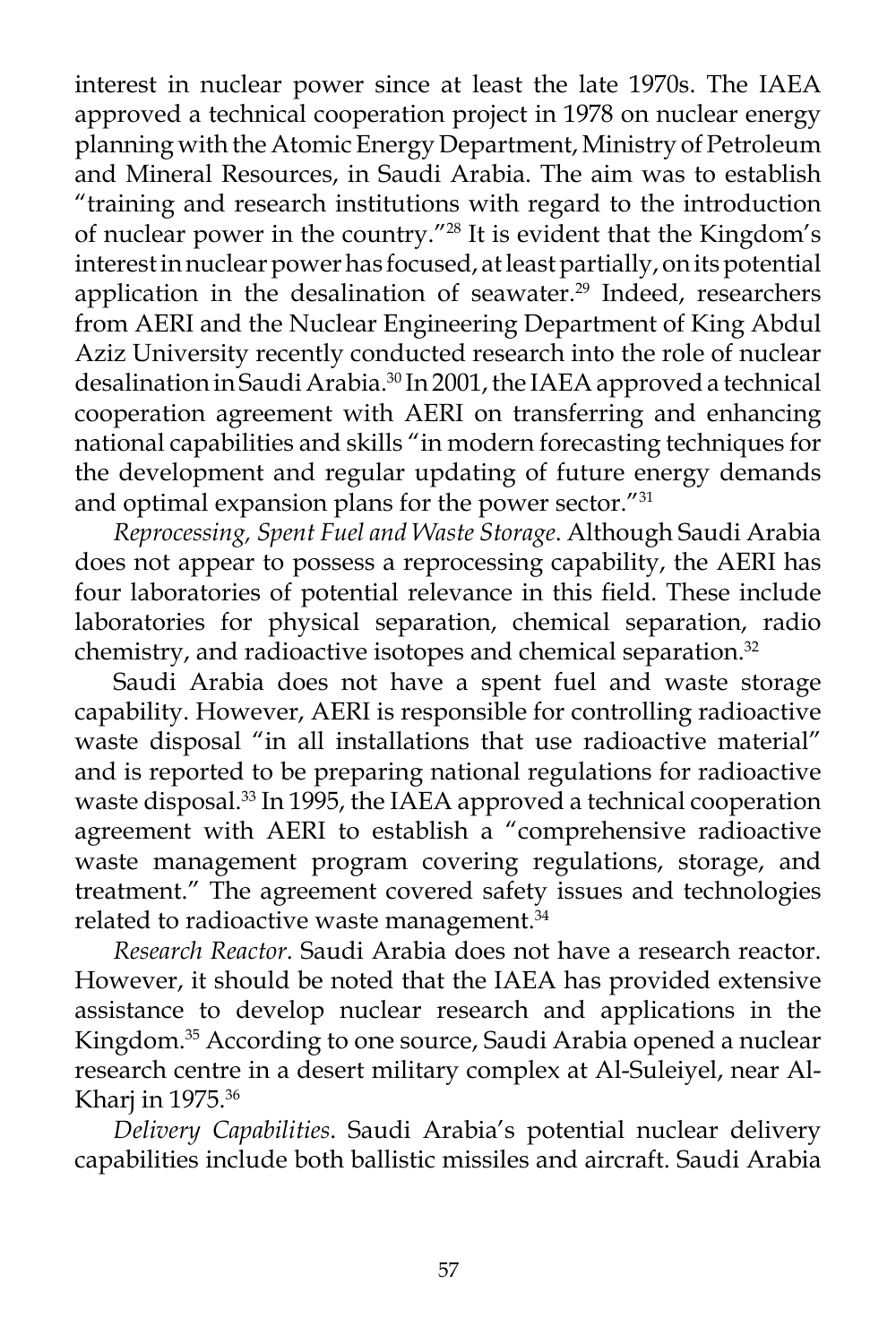possesses 40-60 DF-3 (CSS-2) IRBMs, which can carry payloads of up to 2,500kg. The DF-3 is a single stage missile with a circular error probable of 1km. The missiles are reportedly deployed at two sites located 500km (al-Sulaiyil) and 100km (al-Joffer) south of Riyadh.<sup>37</sup> The missiles had been withdrawn from Chinese service as nuclear delivery systems, although they reportedly were modified prior to shipment as non-nuclear capable systems.<sup>38</sup> Their current status is unknown. According to one recent report, Saudi Arabia and Pakistan "have arranged a deal by which Pakistan will provide Saudi Arabia with nuclear technology in return for cheap oil," and the Kingdom will also acquire a new generation of Chinese-supplied long-range missiles with a range of 4,000-5,000km.<sup>39</sup> In terms of fighter and ground attack aircraft, Saudi Arabia is reported to possess 50 F-15s (with 75 on order), 91 F-15C/D *Eagles*, 24 *Tornado* ADVs (F Mk3), 92 *Tornado* IDs, approximately 64 F-5E/Fs and 10 RF-5Es.40

### **EGYPT**

 Egypt acceded to the NPT in 1981 and its comprehensive Safeguards Agreement entered into force in 1982 (INFCIRC 302).<sup>41</sup> However, the country has been critical of the nuclear nonproliferation regime primarily because of Israel's possession of nuclear weapons. In a debate at the UN General Assembly in late September 2003, Egyptian Foreign Minister Ahmed Maher said, "It is unacceptable that Israel's possession of such weapons should remain a reality that some prefer to ignore or prevent the international community . . . from facing it squarely and frankly."42 According to the Wisconsin Project, Egypt strongly opposed efforts to extend the NPT indefinitely in 1995.<sup>43</sup> Despite this lack of faith in the nonproliferation regime, Egyptian President Hosni Mubarak frequently has proposed the creation of a WMD-free zone in the Middle East as a way to address the nuclear threat posed by Israel and the wider challenge of proliferation.<sup>44</sup>

 Throughout 2003-04, it appears that Egypt has, in its public statements, continued to be much more concerned about Israel's nuclear arsenal than Iran's recent nuclear activities. As the Egyptian Foreign Minister said after John Bolton visited Egypt in June 2003, "Talks with the American official dwelt on Israel's nuclear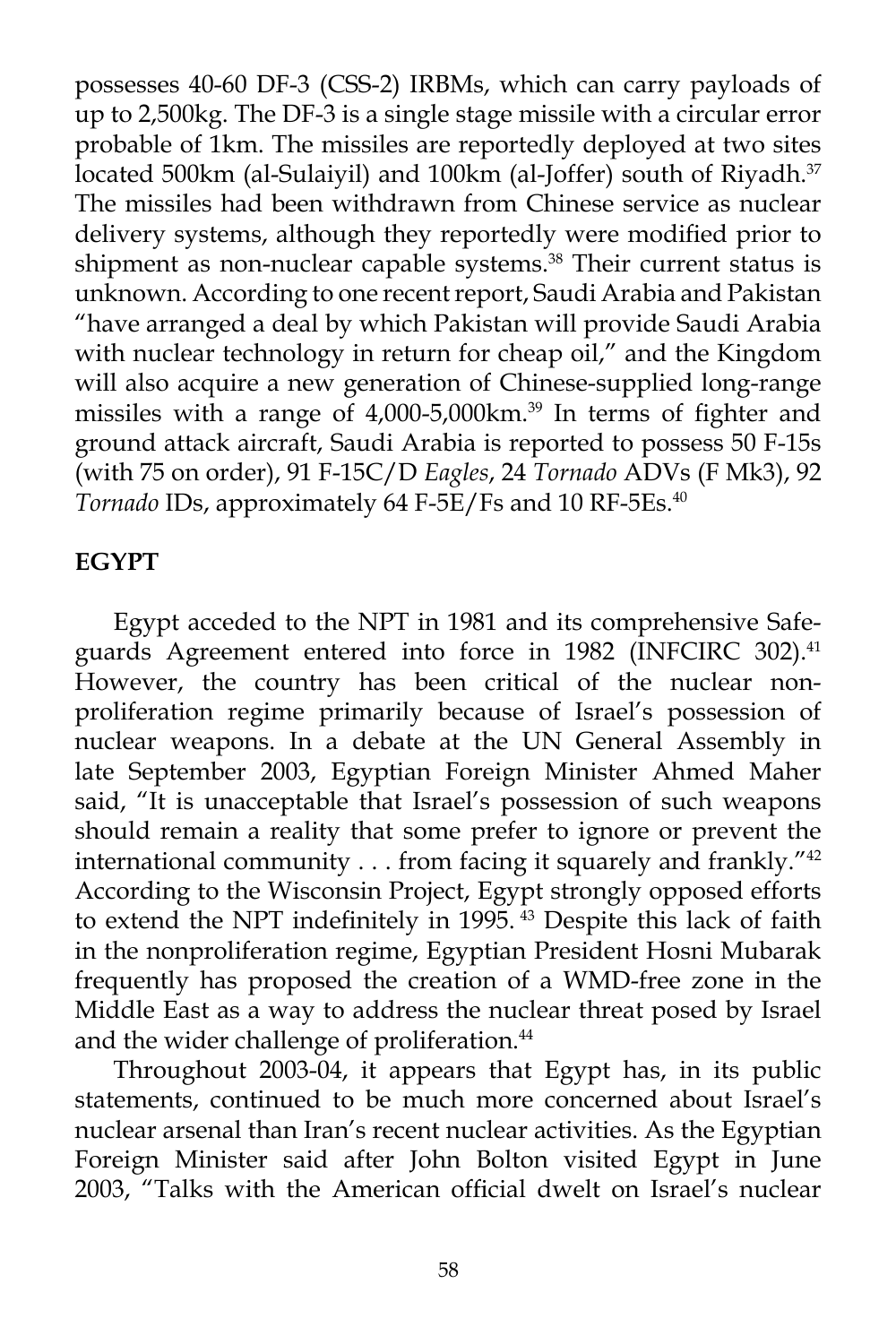arms."45 Moreover, Egyptian-Iranian relations appeared to improve significantly in late 2003 when negotiations were initiated over the resumption of diplomatic relations between the two countries.<sup>46</sup>

 In 2004 and early 2005, several media reports claimed that Egypt has been working on a clandestine nuclear program. These have included a few reports about potential "Egyptian links" to Libya's nuclear program in the past. One report even referred to "evidence uncovered by a British-U.S. team of nuclear inspectors" working in Libya which confirmed "an exchange of nuclear and missile technology between Libya and Egypt in late 2003."47 Officials reportedly stated that the evidence confirmed suspicions of a 3-yearlong secret trade between Cairo and Tripoli in strategic weapons obtained from North Korea.<sup>48</sup> Egyptian links with Libya in the nuclear field are believed to go back to the early 1970s. According to Shyam Bhatia writing in 1988, a link developed between Libya and high calibre Egyptian nuclear scientists in the early 1970s. This link reportedly resulted in the transfer of manpower and ideas to Libya. Bhatia wrote that Egypt explored the possibility of using Libyan money to keep up the momentum of research and development at Egypt's nuclear center at Inshas and other locations, and both Qadhafi and Nasser reportedly gave this project their personal backing. However, Libyan-Egyptian cooperation was short-lived because relations between the two countries deteriorated in the mid-1970s when it emerged that Libya had backed a plot against Egyptian President Sadat.<sup>49</sup> Relations between the two countries later had recovered sufficiently to enable joint research in nuclearrelated fields including personnel exchanges.<sup>50</sup>

In addition to the alleged link with Libya, it was reported in November 2004 that the IAEA was looking into why plutonium particles had been discovered near a nuclear facility in Egypt.<sup>51</sup> This was followed in January 2005 by a report that, according to diplomats, the IAEA "has found evidence of secret nuclear experiments in Egypt that could be used in weapons programs."<sup>52</sup> A report by the IAEA Director General to the Agency's Board of Governors dated February 16, 2005, and leaked into the public domain shortly thereafter, subsequently confirmed that Egypt, indeed, had possessed undeclared materials and conducted undeclared activities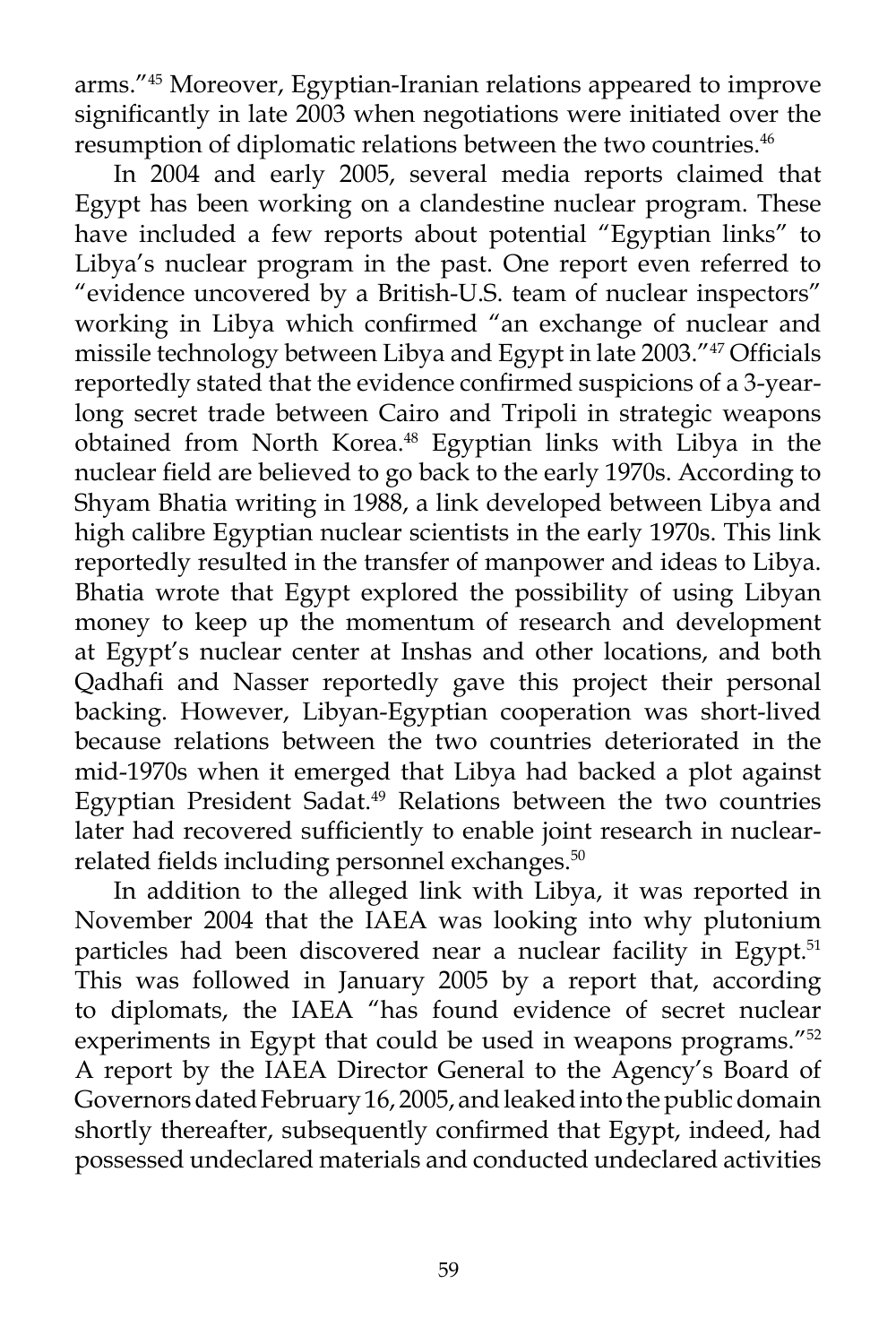at its Inshas Nuclear Centre near Cairo. The materials and activities related to uranium extraction and conversion, the irradiation of uranium targets, and reprocessing. The key findings of these IAEA investigations related to Egypt are included in the sections below.

## **Nuclear Capabilities**.

 The Egyptian Atomic Energy Authority (AEA) is at the center of the country's civilian nuclear program and the main AEA nuclear research center is located at Inshas near Cairo. Egypt has conducted a considerable amount of nuclear relevant research. A review of available open sources generated the following observations related to Egypt's nuclear capabilities.

*Uranium Resources*. The AEA Nuclear Materials Authority has undertaken various technical co-operation projects with the IAEA on uranium exploration since 1989.<sup>53</sup> However, Egypt appears to have placed an emphasis on extracting uranium from phosphates as opposed to mining uranium itself. For example, IAEA investigations in 2004 revealed that Egypt's Nuclear Materials Authority (NMA) had conducted a project to separate uranium at a Phosphoric Acid Purification Plant at Inshas, although "it was never able to work as designed for the separation of uranium." It was also discovered that the NMA currently has "a program for heap leaching of uranium ore in the Sinai and Eastern deserts." The Egyptian authorities have claimed that "none of the uranium ore concentrate produced as a result of its leaching activities has been of a purity and composition that required it to be reported" to the IAEA.<sup>54</sup> In 1990, the AEA began a technical cooperation program with the IAEA titled, "Potential for yellowcake production." The objective was to provide expert services to undertake a prefeasibility study to assess the potential of two sites for a pilot plant.<sup>55</sup>

*Conversion, Enrichment, and Fuel Fabrication*. The IAEA noted in February 2005 that investigations in 2004-05 had revealed that, prior to Egypt's Safeguards Agreement taking force in 1982, it imported nuclear material and conducted uranium conversion activities, using some of this material at Laboratories in the Nuclear Chemistry Building at Inshas.<sup>56</sup> According to the Egyptian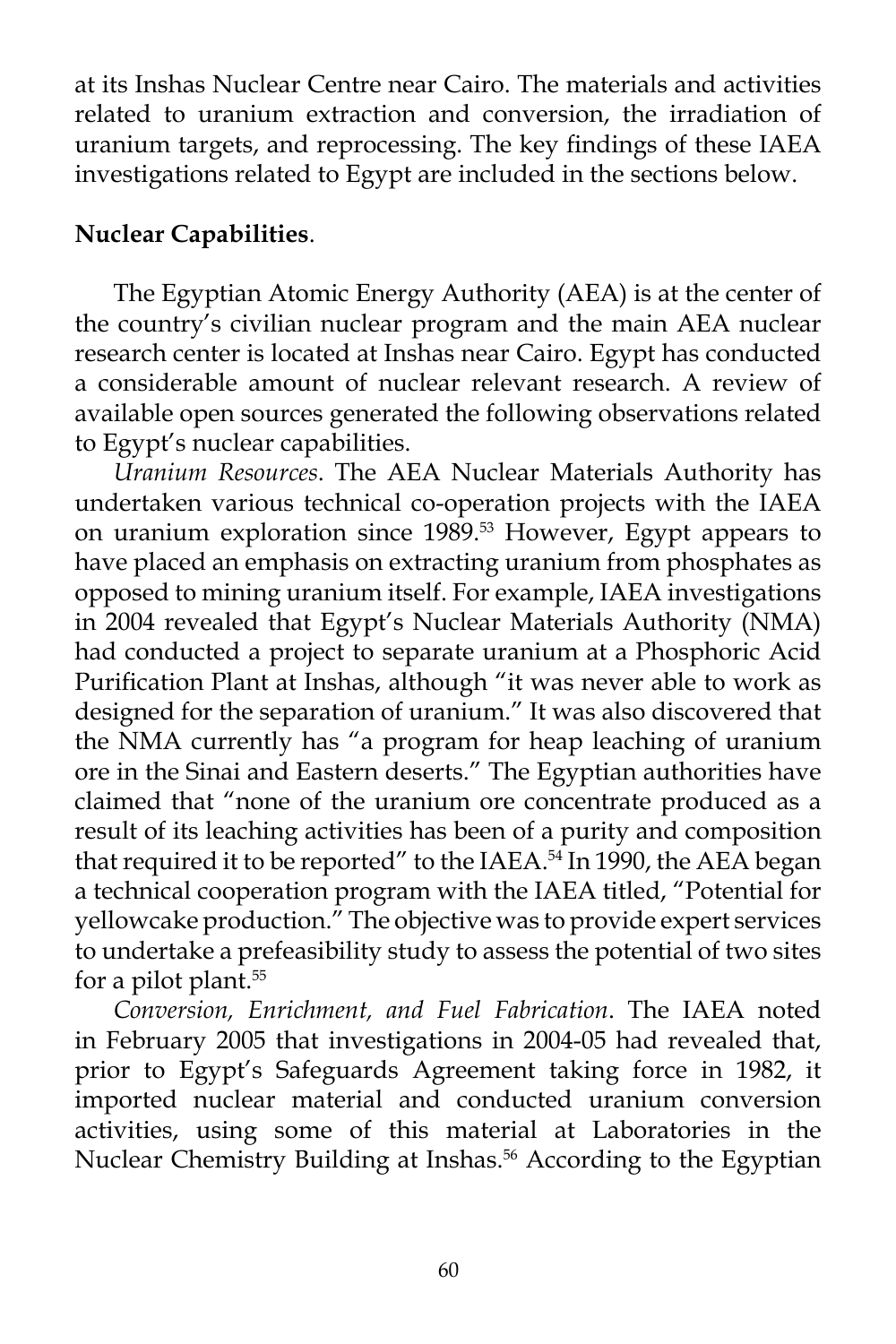authorities, the experiments were designed within the "framework of staff development for the front end of the fuel cycle." Initial IAEA investigations have discovered that Egypt failed to include in its first report to the Agency in 1982 "approximately 67 kg of imported UF4, 3 kg of uranium metal (some of which had been imported, and some of which had been produced from imported UF4), approximately 9.5 kg of imported thorium compounds, and small amounts of domestically produced UO2, UO3 and UF4."57

 In January 2005 it had been reported that, according to diplomats, the IAEA "has found evidence of secret nuclear experiments in Egypt" involving the production of "various components of uranium." The Egyptians reportedly have produced "several kilograms of uranium metal and of uranium tetrafluoride―a precursor to uranium hexafluoride gas." According to the diplomats, the work appears "to have been sporadic, involved small amounts of material, and to have lacked a particular focus," indicating that it was "laboratory scale" and "not directly geared toward creating a full-scale program to make nuclear weapons."58 The experiments reportedly were conducted mainly during the 1980s and 1990s, but there may also be evidence suggesting that some experiments "were as recent as a year ago."

 Egypt does not appear to have an established enrichment program but research has been performed on relevant processes. For example, scientists at Cairo University have researched the chemical exchange process as a method of uranium isotope enrichment.<sup>59</sup> Moreover, research has been conducted at the University of Alexandria on multicomponent isotope separation in asymmetric cascades, which could potentially be used in uranium enrichment using aerodynamic methods.<sup>60</sup>

 The AEA has a Fuel Manufacturing Plant to produce the nuclear fuel necessary for the operation of the Agency's multipurpose reactor. According to the AEA: "The starting material is uranium hexafluoride (UF<sub>6</sub>) gas, 19.75 percent enrichment. This is converted into  $U_3O_8$ through treatment with ammonia and water in special chemical reactors. This is followed by filtration and thermal treatment to get the appropriate particle size of  $U_3O_8$ . The oxide powder is mixed with aluminium powder and cold-pressed under 4.5 tons/cm<sup>2</sup> into compacts, which are then cladded with sheets of aluminium 6061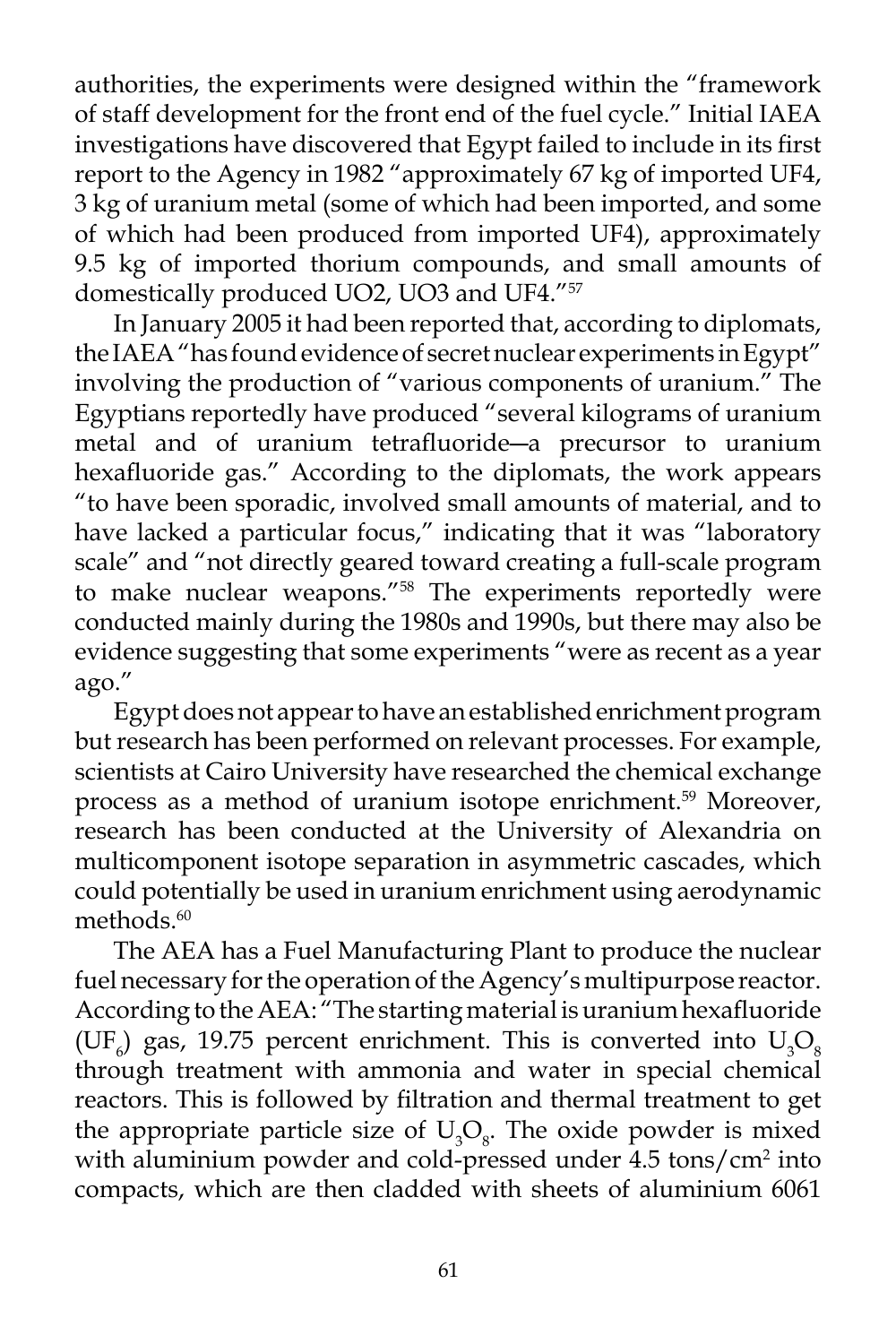alloy, and sealed by welding all around."<sup>61</sup> The plant can produce two fuel elements per month, which is sufficient for the continuous operation of the reactor. According to the Wisconsin project, Egypt had plans to build a larger fuel fabrication plant in the mid 1990s with help from Germany.<sup>62</sup> However, these plans do not yet appear to have come to fruition.

*Nuclear Power*. Egypt does not have any nuclear power reactors. The Egyptian government has shown interest in starting a civilian nuclear power program since the 1960s. The Federation of American Scientists states that in the mid-1970s, the United States pledged to provide Egypt with eight nuclear power plants, and the necessary cooperation agreements were signed. This project was cancelled in the late 1970s after the United States unilaterally revised the bilateral agreements and introduced new conditions that were unacceptable to the Egyptian government.*<sup>63</sup>*

 Interest in nuclear power reactors has continued, and Egypt has carried out several relevant research programs. In 2001, the AEA began a technical cooperation project with the IAEA entitled, "Human Resource Development for Nuclear Power Project Preparation and Project Management." The project's objective was to "transfer knowledge, information, and experience related to the development of human resources for planning and implementing a nuclear power project for electricity generation and/or desalination."64 It was reported in September 2002 that an Egyptian government minister had announced the country's intent to build a nuclear power plant on the north coast of Egypt, although no details of the plan were available.<sup>65</sup> Indeed, initial negotiations reportedly were underway in 2001 with Russia, after Egypt requested information about Russia's atomic energy industry. According to General Director of Russia's *Atomenergostroi* Viktor Kozlov, contracts may be signed as early as 2006.<sup>66</sup> Although new plans have not yet been announced, the media reported that Egypt has held negotiations with both China and Russia over the construction of nuclear power plants.<sup>67</sup> However, it was reported later in 2004 that the likely site for a nuclear power plant, Dabba, was about to be turned into a tourist resort.<sup>68</sup>

*Reprocessing, Spent Fuel, and Waste Storage*. It has emerged as a result of recent IAEA investigations that in the late 1970s, Egypt concluded a number of contracts with a foreign company to construct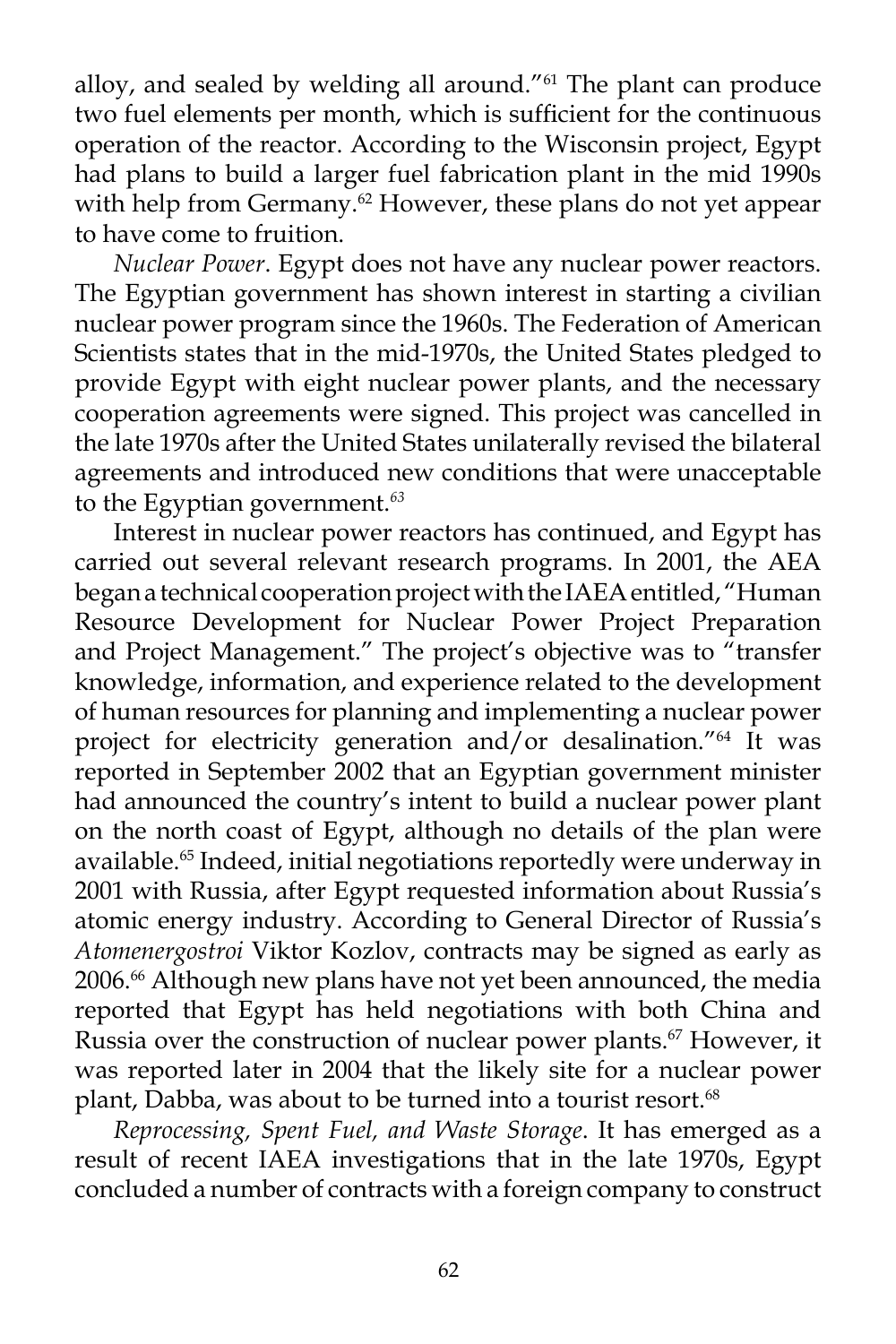a laboratory (the Hydrometallurgy Pilot Plant) for conducting "'bench scale radiochemistry experiments' involving the separation of plutonium and uranium from irradiated fuel elements of the 2 MW research reactor." According to Egyptian authorities, the experiments were motivated by plans to construct eight nuclear power plants and to develop expertise in the nuclear fuel cycle.<sup>69</sup>

 In 1987, Egypt subsequently performed "acceptance tests using unirradiated uranyl nitrate in chemical reagents" at the Hydrometallurgy Pilot Plant. The uranyl nitrate had been blended with a solution acquired from the dissolution of domestically produced scrap UO2 pellets (estimated total weight of 1.9 kg of uranium compounds). However, Egypt failed to report to the IAEA both the materials and their use in test.<sup>70</sup>

 The reason offered by Egypt for not including the Hydrometallurgy Pilot Plant in its initial declaration to the IAEA in 1982 is that it "had not considered it to be a facility since it was being constructed only to carry out bench scale radiochemistry experiments." The IAEA believes the plant constituted a nuclear facility, given its intended purpose and design capabilities, and Egypt should have informed the Agency "as early as possible prior to the introduction of nuclear material into the facility." 71

 Further undeclared activities took place between 1990 and 2003. Egypt informed the IAEA in December 2004 that, between 1990 and 2003, 16 experiments had been performed, "involving the irradiation of small amounts of natural uranium in its reactors to test the production of fission product isotopes for medical purposes." Twelve experiments involving a total of 1.15g of natural uranium compounds took place at the 2MW research reactor between 1990 and 2003. Four experiments involving 0.24g of natural uranium compounds took place at the 22MW reactor between 1999 and 2000. Nine thorium samples also were irradiated in the 2MW reactor. Moreover, the irradiated targets "had been dissolved in three laboratories located in the Nuclear Chemistry Building" although Egypt claims that "no plutonium or U-233 was separated during these experiments." According to the Egyptian authorities, similar experiments were performed before its Safeguards Agreement took force, and between 1982 and 1988, but that it has been unable thus far to locate relevant source documentation with respect to such experiments."<sup>72</sup>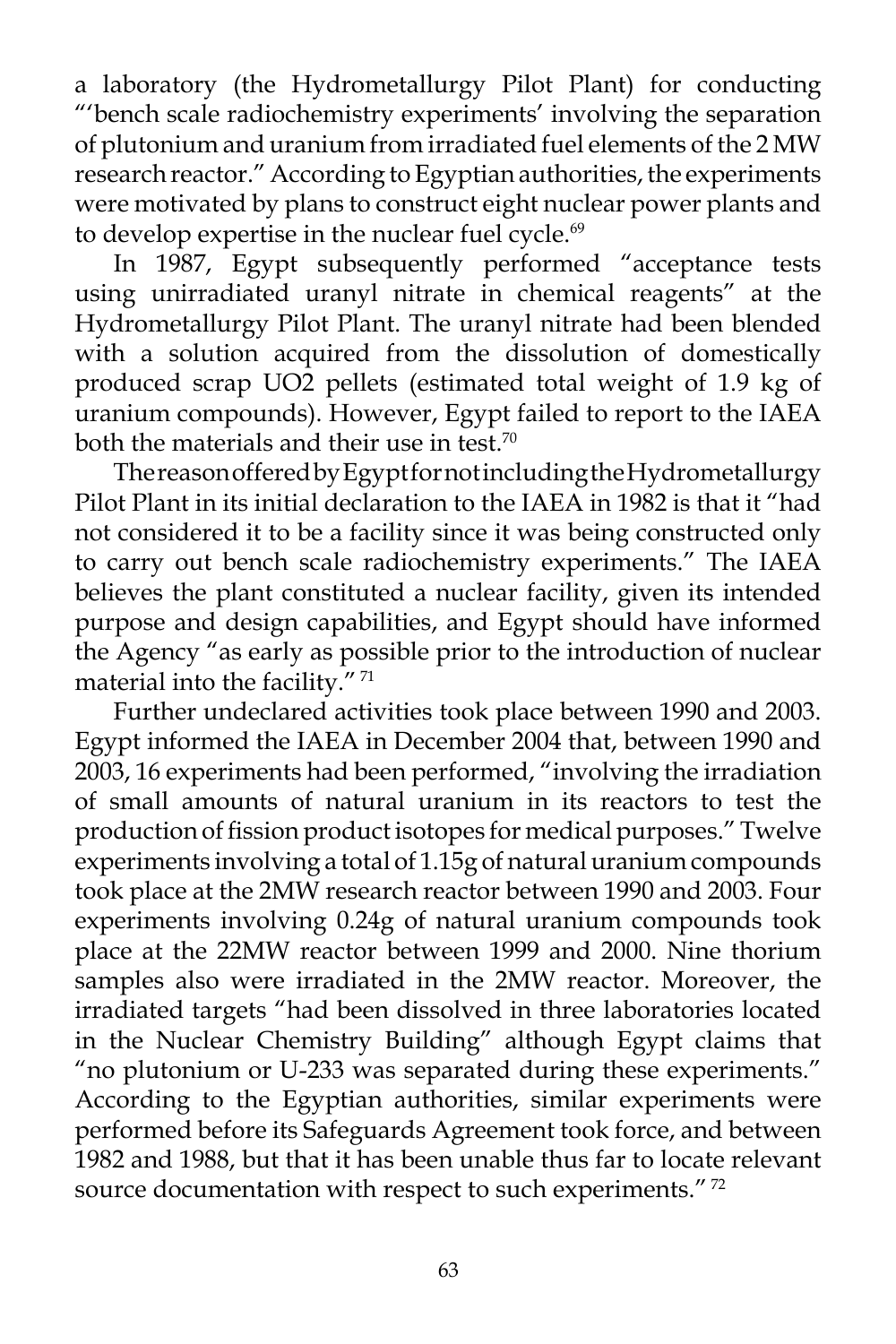Egypt also informed the IAEA in December 2004 that it had not included in its initial Safeguards report imported "unirradiated fuel rods containing uranium enriched to 10% U-235 and some of which had been used in experiments" at the Nuclear Chemistry Building prior to its Safeguards Agreement taking force. The experiments were reported to have involved "laboratory scale testing of fuel dissolution in anticipation of the development of a reprocessing laboratory."73

 Egypt currently is constructing a new Radioisotope Production Facility at Inshas for the separation of radioisotopes from uranium enriched to 19.7 percent in U-235 to be irradiated at the 22MW reactor. However, the Egyptian authorities have informed the IAEA that no nuclear relevant equipment yet has been acquired for the facility. According to the IAEA, the decision to construct the facility should have been conveyed to Vienna "no later than 1997 when it undertook to provide early design information for new facilities."74

*Research Reactors*. Egypt commissioned its first research reactor, the 2MW Soviet-supplied ET-RR-1 in 1961.75 A second, the 22MW open pool Multi-Purpose Reactor (MPR), was commissioned in 1997. The MPR, supplied by the Argentine company, INVAP, is designed to produce radioisotopes for industrial and medical applications, as well as research on neutron physics and training personnel.<sup>76</sup> Both reactors are located at Inshas and are under IAEA safeguards.

 It is reasonable to assume that, based on standard operating levels, the MPR will produce about 22g of plutonium per day of operation. Assuming that the MPR runs for 300 days a year (if in heavy service), it would produce 6.6kg of plutonium per year. The Fatman nuclear bomb used by the United States in 1945 used 6.5kg of plutonium.77

### **Delivery Capabilities**.

 Egypt's potential nuclear delivery capabilities include both ballistic missiles and aircraft. Egypt has a range of ballistic missiles both in its inventory and under development. Egypt is reported to have nine *SCUD*-B launchers78 and slightly over 100 *SCUD*-B missiles. The inventory also reportedly includes approximately 90 Project T missiles, with a range of 450km and a payload of 985kg.79 Other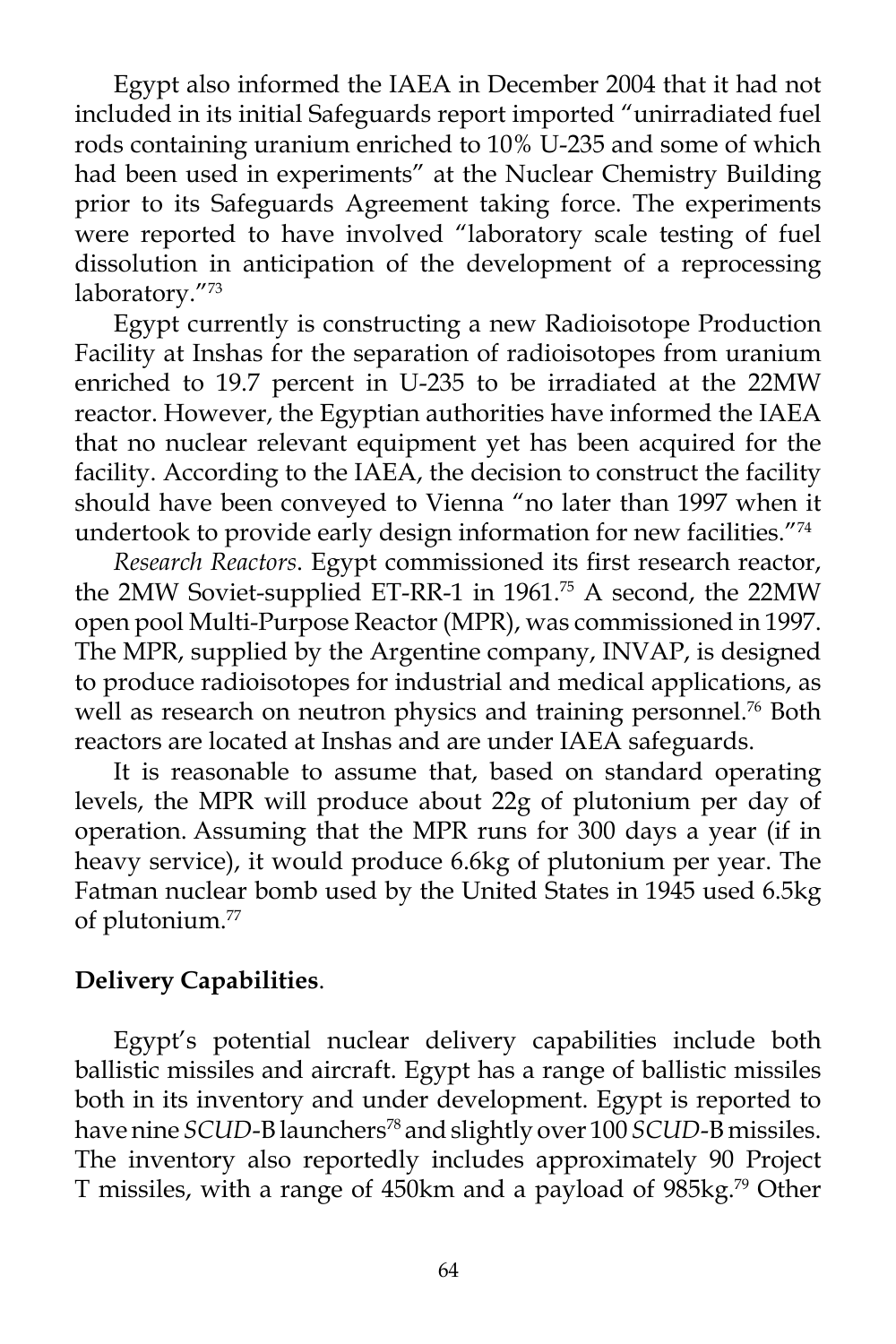ballistic missiles apparently are being developed. There are reports that Egypt has developed an enhanced *SCUD*-C missile, with a range of 550km and a 500kg payload. Furthermore, Egypt reportedly signed an agreement with North Korea in 2001 to purchase the 1000kmrange *Nodong* system. <sup>80</sup> These reports have not been confirmed. It is also reported that Egypt is developing the Vector missile with a range of 800-1,200km and a 450-1,000kg payload.<sup>81</sup> In March 2004, it was reported that evidence was uncovered by a British-U.S. team of nuclear inspectors working in Libya that, "an exchange of nuclear and missile technology between Libya and Egypt" took place "in late 2003."82 Egypt possesses seven squadrons of fighter-ground attack aircraft (including *Mirage* 5E2) and 22 squadrons of fighter aircraft (including F-16A and D, *Mirage* 2000C and 5D/E, and *MiG*-21).83 It would appear that the range of combat aircraft available to Egypt would provide Cairo with a theoretical capability to deliver nuclear weapons.

### **TURKEY**

 Turkey's ratification of numerous nonproliferation agreements commits the country to the application of nuclear technology for purely peaceful purposes. These commitments include the NPT, IAEA Safeguards (including the Additional Protocol) and the Comprehensive Test Ban Treaty (CTBT).<sup>84</sup> Although the country does not possess a nuclear power reactor, the Turkish Atomic Energy Authority (TAEK) conducts a considerable amount of research in the nuclear field and operates one research reactor.<sup>85</sup>

 In the recent past, Turkey has shown considerable interest in establishing a civil nuclear power sector to alleviate energy shortfalls. The country is a net energy importer because it is not rich in energy resources. For example, Turkey imported 62 percent of its energy requirements in 2001. Turkish government officials believe this figure will increase by about 8-10 percent annually up to 2010, which will necessitate an installed power production capacity of approximately 46GW.<sup>86</sup> In 2002 and 2003 there were calls from national newspapers,<sup>87</sup> and even the head of the TAEK,<sup>88</sup> for Turkey to initiate a nuclear power program in order to reduce energy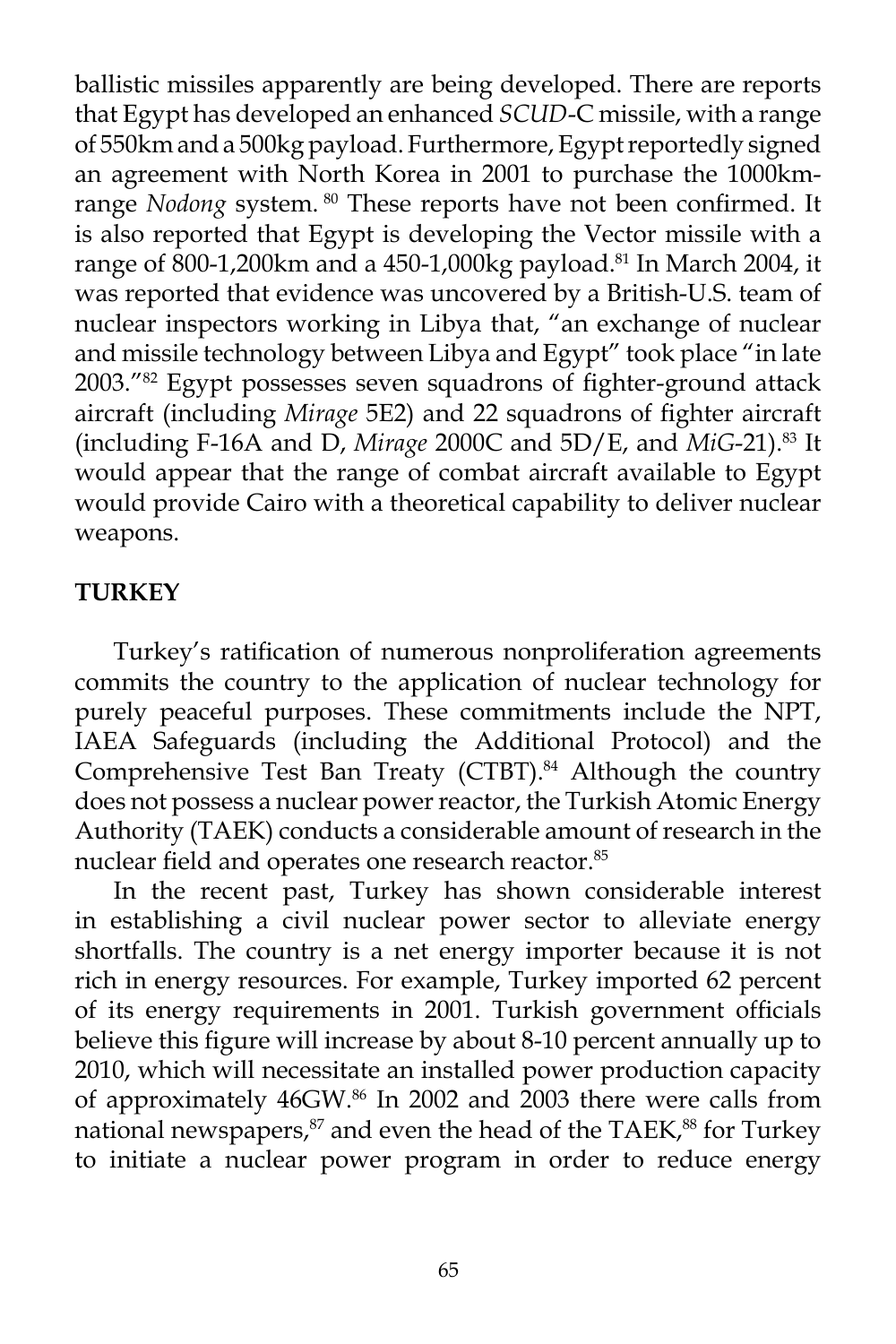imports. The Turkish government demonstrated a renewed interest in nuclear power in 2004. In November 2004, Turkish Minister of Energy and Natural Resources Hilmi Guler said Turkey should be producing 4,500MW of nuclear power beginning in 2012<sup>89</sup> with three nuclear power plants.90

 There is no evidence in available open sources that suggests Turkey has a nuclear weapons program. Indeed, given the openness of Turkey's nuclear research program, small uranium reserves, and lack of enrichment and reprocessing capabilities, it is difficult to believe that Ankara could develop a weapons program in the near future. Although some allegations have been made about the potential proliferation threat posed by Turkey, it is important to note that most have been voiced by Greek officials and focused on alleged nuclear cooperation between Turkey and Pakistan. For example, following a military coup in Turkey in September 1980, military leaders of Turkey and Pakistan reportedly exchanged a series of official visits, which prompted Greek Prime Minister Papandreou to accuse Pakistan of expecting Turkey "to act as a trans-shipper of material for a nuclear bomb" and likely to "reciprocate by proudly sharing the nuclear bomb technology with Turkey."<sup>91</sup> Moreover, following the Indian and Pakistani nuclear tests an article in the Turkish daily "Radical" reported that then Pakistan Prime Minister Nawaz Sharif offered Turkey cooperation on nuclear weapons by stating, "Let's work together on nuclear weapons."92

 Ankara certainly has reacted with concern to Iran's recent activities in the nuclear field. Defense Minister Vecdi Gonul noted in November 2003 that Iran's efforts to export its own revolution, its contradictory attitude towards terrorism, and its policies towards Armenia and Azerbaijan are not in line with Turkey's interests, and make it difficult for Ankara to develop bilateral relations with Tehran. Moreover, he noted that Iran might be working on the production of nuclear, biological, and chemical weapons, which would threaten the whole region.<sup>93</sup> As Larabee and lesser note, a nuclear-armed Iran "could dramatically change the security equation for Turkey and could have broader consequences for military balances elsewhere on Turkey's borders."94 However, it was reported on November 19, 2004, that Turkish Foreign Minister Abdullah Gul had told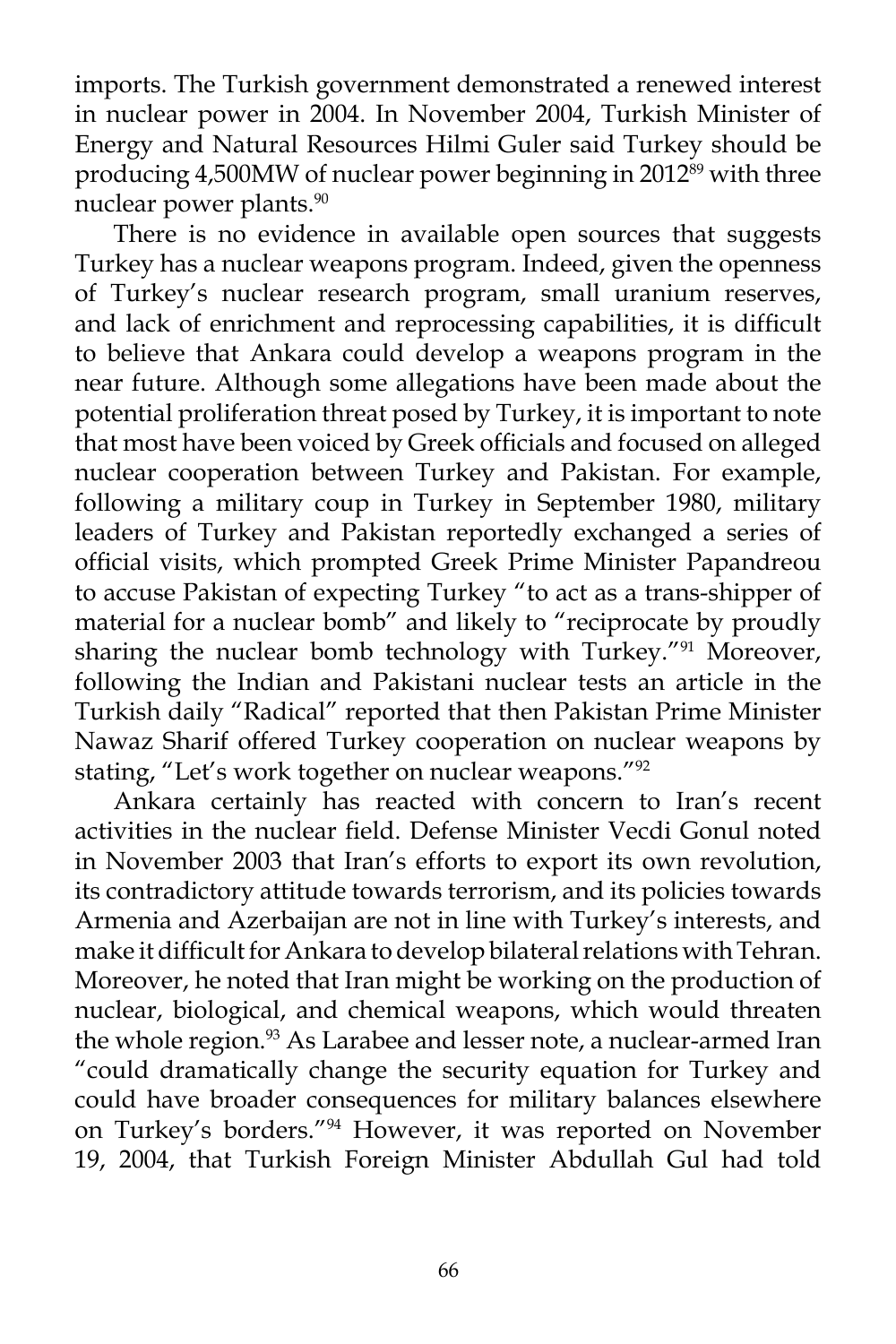journalists in Ankara that Turkey wanted the Middle East to be a region free of nuclear weapons. With regard to American concerns over Iran's nuclear activities, Gul said he expected caution on both sides, adding that Iran had a "long-standing place in the region. It would probably be very cautious. So we expect the problem to be resolved eventually."95 It would appear, then, that there may be a substantial difference of opinion between the Foreign and Defence ministries in Turkey in terms of threat perceptions related to Iran.

 Although Turkish and Israeli military and civilian officials appear to have discussed "joint threats" as part of their strategic cooperation,96 it is not known to what extent Iran and its nuclear ambitions have featured in their discussions.

### **Nuclear Capabilities.**

 It appears that almost all aspects of the nuclear fuel cycle have been examined in Turkey except uranium enrichment. The Çekmece Nuclear Research and Training Centre is in charge of these activities, which are conducted by a network of nuclear-related research centers and laboratories based at government facilities and universities.

*Uranium Resources.* It was reported in November 2004 that Hilmi Guler had said that Turkey has 230,000 tons of thorium reserves and 9,200 tons of uranium reserves. Moreover, Guler noted that, while current technology in Turkey was more suited to uranium, thorium would be considered in the future.<sup>97</sup> Indeed, preliminary work has been conducted to survey, analyze, and determine the feasibility of using the country's natural thorium resources to fuel a future nuclear power industry in Turkey. Moreover, TAEK initiated a feasibility study on uranium extraction from phosphoric acid in the early 1980s, with assistance from the IAEA. According to the IAEA database on technical cooperation, this work is still active and may not yet be complete.98 TAEK is working with ETI Holding and the Directorate General of Mineral Research and Exploration (MTA) on rare soil elements and the development of thorium extraction/purification technology.99

*Conversion, Enrichment, and Fuel Fabrication.* Turkey appears to have one facility capable of engaging in conversion activities, a fuel pilot plant at the Çekmece Nuclear Research and Training Centre.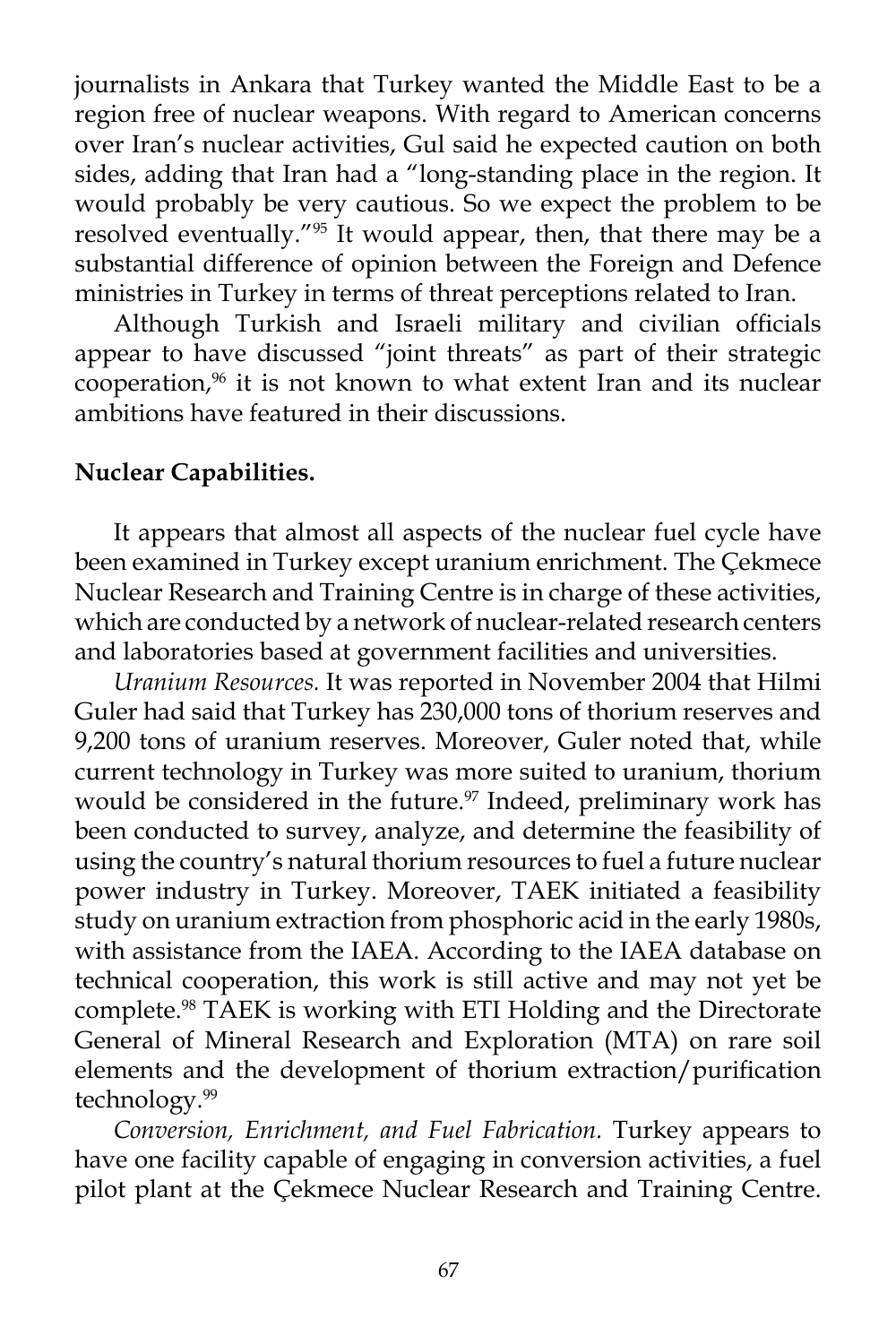The extent of the facility's work remains unclear.<sup>100</sup> Moreover, while Turkey does not appear to have any enrichment capabilities, some potentially relevant research has been conducted at Turkish universities. 101

Turkey has experimented with nuclear fuel fabrication on a laboratory scale. Relevant experiments have been conducted at several universities in Turkey, with research undertaken to understand the properties of nuclear fuel and the process of fuel fabrication. Dr. Gungor Gunduz, Department of Chemical Engineering, Middle East Technical University (METU), has participated in numerous projects with the TAEK and supervised student projects in this field.<sup>102</sup> Fuel fabrication experiments and uranium analysis studies have also been conducted in the Department of Chemistry, Cumhuriyet University.

*Nuclear Power*. Although Turkey does not have a nuclear power plant, the country has shown an interest in nuclear power ever since U.S. President Dwight Eisenhower's Atoms for Peace speech in December 1953. However, it was not until the mid-1990s that Turkey made its most definite attempt to initiate a civil nuclear power program. In 1996, following additional feasibility and exploration work conducted by the Korean Atomic Energy Institute (KAERI), Turkey invited bids to construct a nuclear power plant at Akkuyu. By the end of 1997, three competing vendors were negotiating with Turkey for the deal: AECL (Canada), Nuclear Power International (NPI)― which included Germany's Siemens and France's Framatome―and the U.S. Westinghouse Electric Co. However, Turkish Prime Minister Bulent Ecevit announced in July 2000 that the Akkuyu project had been cancelled, blaming it on the International Monetary Fund's demands on Turkey with regard to its domestic economic policies. The country's nuclear power program was shelved indefinitely, and TAEK recommended Turkey's concentration on the development of natural gas and hydroelectric options until at least 2015.103

The Turkish government began to demonstrate a renewed interest in nuclear power in 2004. In May 2004, Guler reportedly said that technical studies continued on nuclear power plants, Turkey would "soon get in touch with the countries producing such power plants," and that things are at the specifications of contract stage. According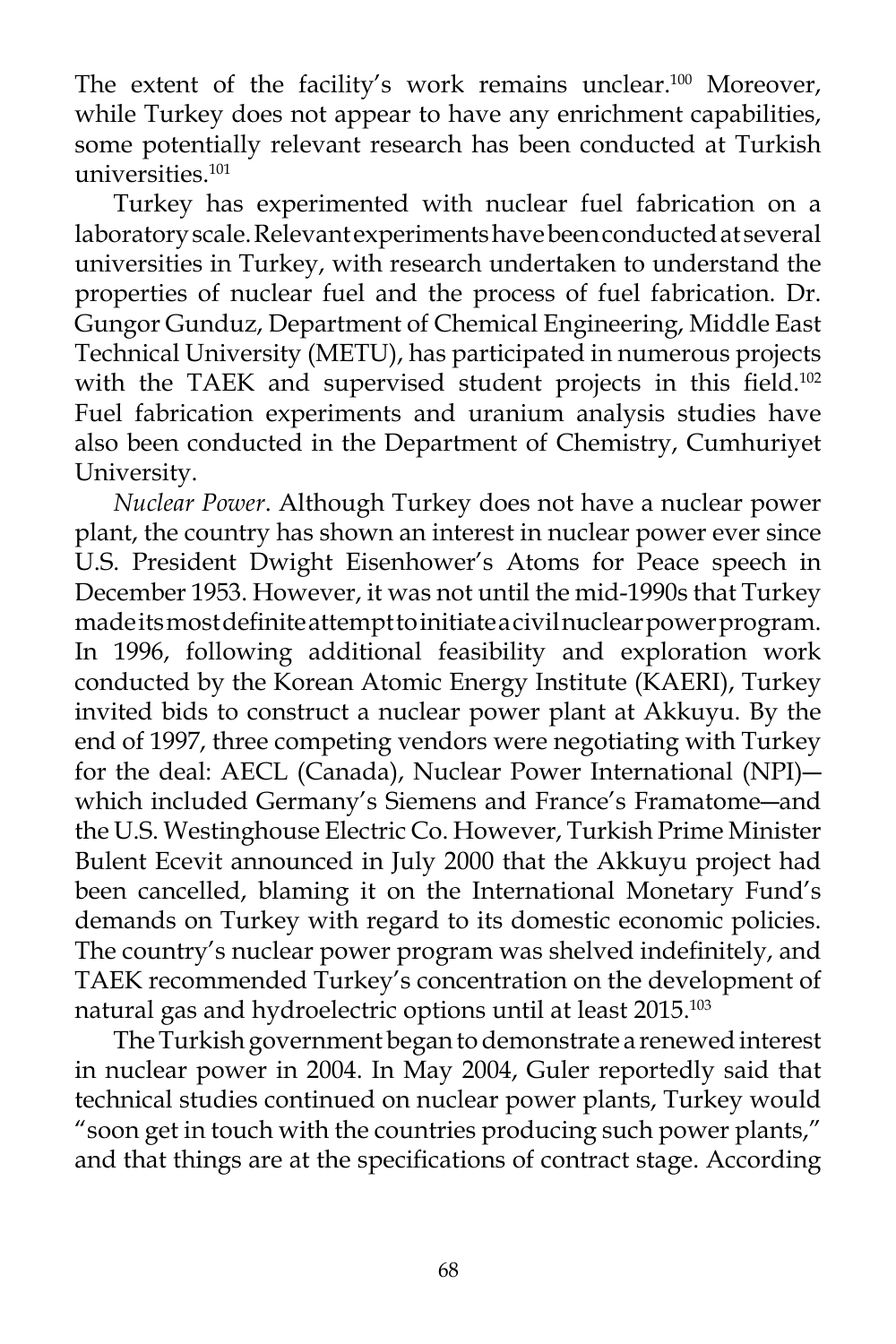to Guler, the government wants to involve the private sector in all kinds of investment in the energy sector, but the government could invest itself where necessary.104 During a visit to Brazil in October 2004, Turkish Finance Minister Kemal Unakitan was due to hold talks with officials in Sao Paolo and Rio de Janeiro on economic relations. The meetings were expected to focus in part on cooperation in many fields including nuclear energy.105

 Guler said in November 2004 that Turkey should be producing 4,500MW of nuclear power from 2012.106 The Turkish Ministry of Energy and Natural Resources also issued a statement in November 2004 noting that nuclear power was one of the most important alternative energy sources for Turkey. According to the ministry, Turkey is one of the few developing countries that possesses the infrastructure to transfer and to develop nuclear technology.107 According to a report dated November 19, 2004, Guler said Turkey was planning to construct three nuclear power plants, and they would be on-line after 2011. Guler said that domestic resources were insufficient to meet the country's energy requirements, and an energy shortage could occur if no measures are taken. According to Guler, Turkey plans three nuclear plants to prevent such a shortage. The goal is to generate 8-10 percent of the country's energy needs using nuclear power plants. Guler said that the plan is to fuel the plants with uranium, and that current technology in Turkey was more suited to uranium, altough thorium would be considered as a fuel in the future  $108$ 

*Reprocessing, Spent Fuel, and Waste Storage.* Since the late 1980s, academics and government scientists in Turkey have worked both at home and abroad on studies to determine the most effective method for reprocessing spent fuels.109 For example, a research project involving the Nuclear Engineering Department of Hacettepe University and the TAEK Nuclear Safety Department established feasible flow sheet calculations for using the solvent extraction process to reprocess thorium based spent fuel.<sup>110</sup> The project was carried out in anticipation that Turkey may eventually build a thorium-based HTR reactor.

The majority of Turkey's radioactive waste classified as lowlevel is produced by the country's single research reactor, several research centers, and radiological sources in universities, hospitals,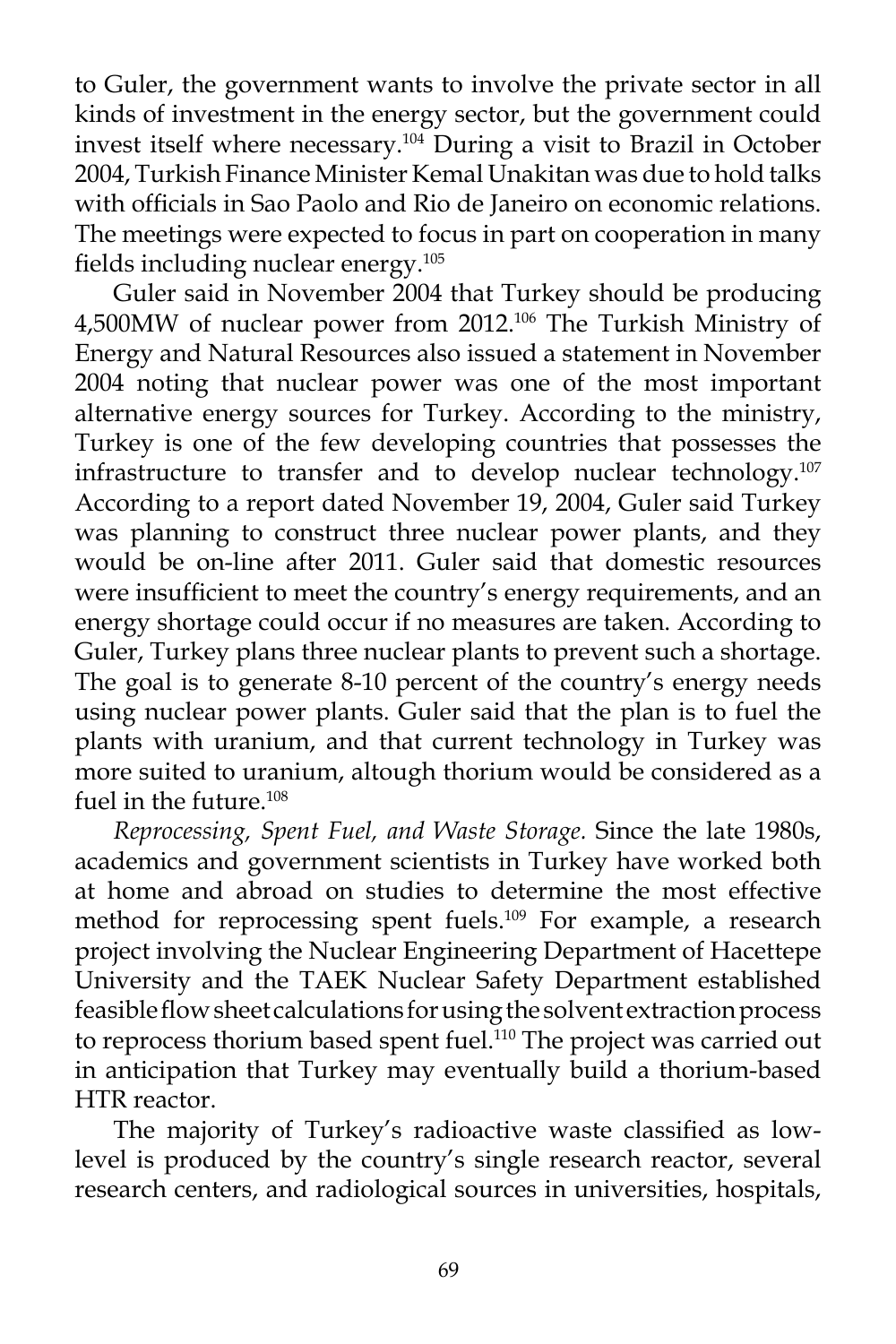and industries. The waste is collected, treated, and stored at the Radioactive Waste Processing and Storage Facility of the Çekmece Nuclear Research and Training Centre.<sup>111</sup>

During negotiations to build a power reactor at Akkuyu, Turkey started to plan for an interim storage facility to accommodate spent fuel. Negotiations were initiated with Bulgaria and Hungary in 1997 to establish a regional interim storage facility or repository in south Eastern Europe―potentially in a remote location in Turkey. The site would have served as an interim storage facility or potential repository for spent fuel from the planned Akkuyu power reactor and reactors in Bulgaria and Hungary.112 Given the cancellation of the Akkuyu project, negotiations with these countries are not likely to continue.

*Research Reactors.* Turkey has one operational research reactor. The ITU-TRR is a 250 kw *TRIGA* Mk II reactor, which was supplied by General Atomics and went critical in 1979.113 The reactor is located at the Istanbul Technical University, operated by the Institute for Nuclear Energy, and licensed by TAEK. Turkey's first research reactor, the 1MW TR-1 located at Çekmece Nuclear Research and Training Centre, was shut down in 1977.<sup>114</sup> The country's second research reactor, the TR-2, a 5MWth upgrade of the TR-1, was shutdown in 1995.<sup>115</sup>

## **Delivery Capabilities.**

 Turkey's potential nuclear delivery capabilities include both ballistic missiles and aircraft. Turkey is reported to be developing a satellite launch vehicle (SLV) similar to the French *Ariane* SLV, which could potentially form the basis of a theoretical nuclear missile. The project is scheduled for completion by 2010 at the earliest, if the rocket and the satellite are completed simultaneously. The Rocketan Corporation has begun production activities related to the rocket under the supervision of the Turkish Aviation Institution. Other organizations involved include the Turkish Armed Forces, the Middle East Technical University, Istanbul Technical University, and the Turkish Scientific and Technical Research Institution. No decision yet has been reached on the location of the launch site, which is expected to be situated on the Turkish coast.<sup>116</sup> Turkey is believed to have 120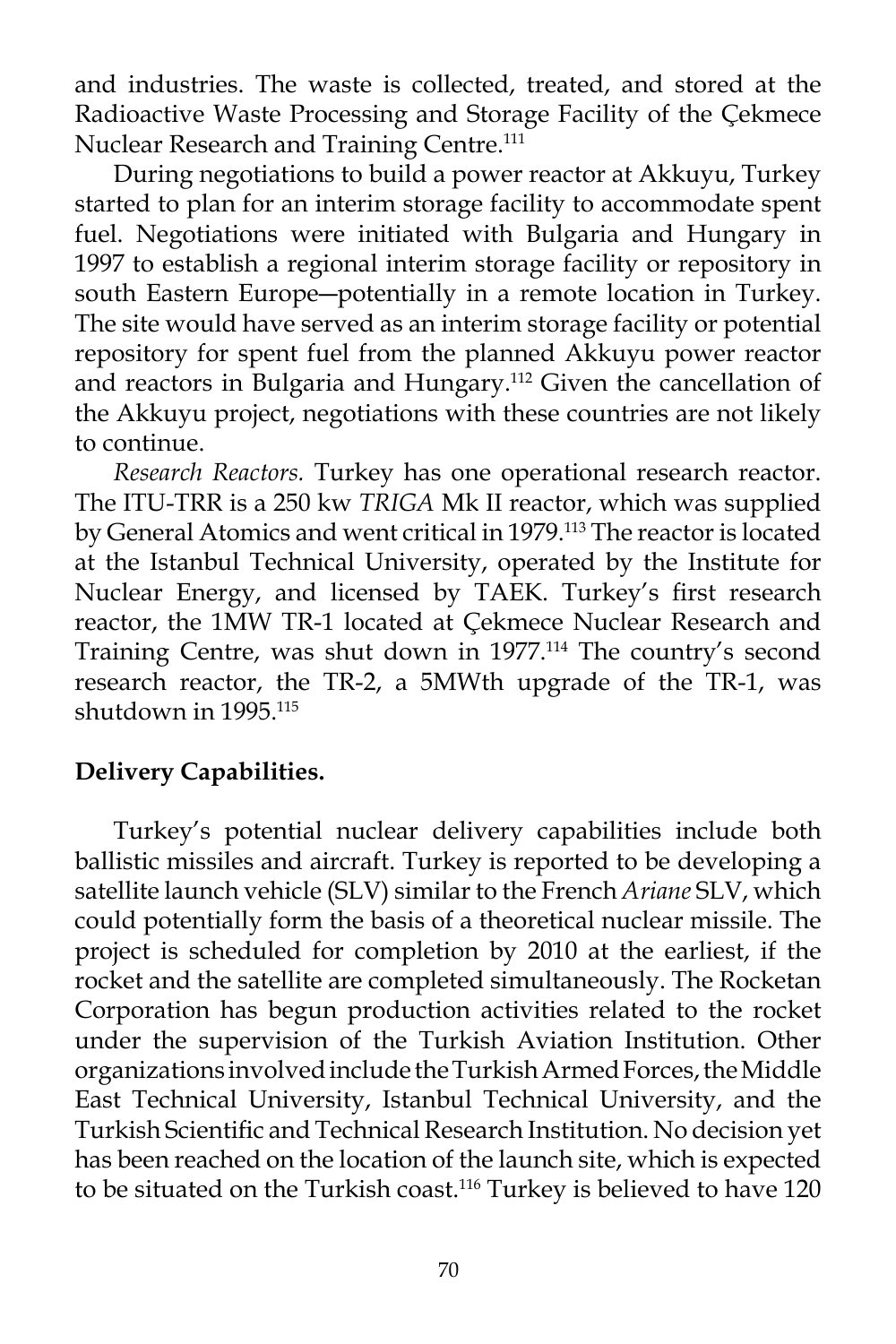MGM-140 Army Tactical Missile Systems (ATACMS), with a range of 160km and a payload capability of 450kg.<sup>117</sup> The Turkish Air Force has a range of combat aircraft including 223 F-16 fighter aircraft (193 F-16C and 30 F-16D); 87 F/NF-5A/B fighter ground attack aircraft; and 170 F-4E aircraft (88 fighter ground attack, 47 fighters, and 35 recce).118 In addition, the air force now has some 100 Israeli *Popeye*-1 air-launched standoff missiles, with a range of 100km and a payload of 360kg. One hundred more may be delivered by Israel, and there are plans to co-produce, with the Israeli firm, Rafael, *Popeye*-2 airlaunched standoff missiles, with a 350km range and a payload of 360kg.<sup>119</sup>

# **SYRIA**

 Syrian President Bashar Assad effectively admitted in an interview published in January 2004 that his country has developed chemical and biological weapons as a last resort defence against Israel.<sup>120</sup> Indeed, it has long been known that Damascus possesses a substantial chemical warfare capability and a more limited biological weapons capability.121 From a review of available open sources, however, it does not appear that Syria is pursuing seriously the development of nuclear weapons. Moreover, it appears that Syria does not currently possess the infrastructure and personnel necessary to establish a nuclear weapons program, bar significant infusions of external assistance.122 This assessment reflects Syria's non-nuclear weapons status under the NPT,<sup>123</sup> which has been subject to IAEA verification since the country's Safeguards Agreement (INFCIRC 407) took force in 1992.124 Syria has not concluded an Additional Protocol with the IAEA or signed the CTBT.125

 The U.S. National Intelligence Council noted in December 2001 that the American intelligence community "remains concerned about Syria's intentions regarding nuclear weapons."126 The country's limited infrastructure includes a nuclear research center at Dayr Al Hajar<sup>127</sup> and a small Chinese-supplied research reactor under IAEA safeguards. In May 1999, Damascus signed a "broad nuclear cooperation agreement" with Russia covering the construction of a small light-water research reactor, which will be subject to IAEA safeguards.128 Syria and Russia have also approved "a draft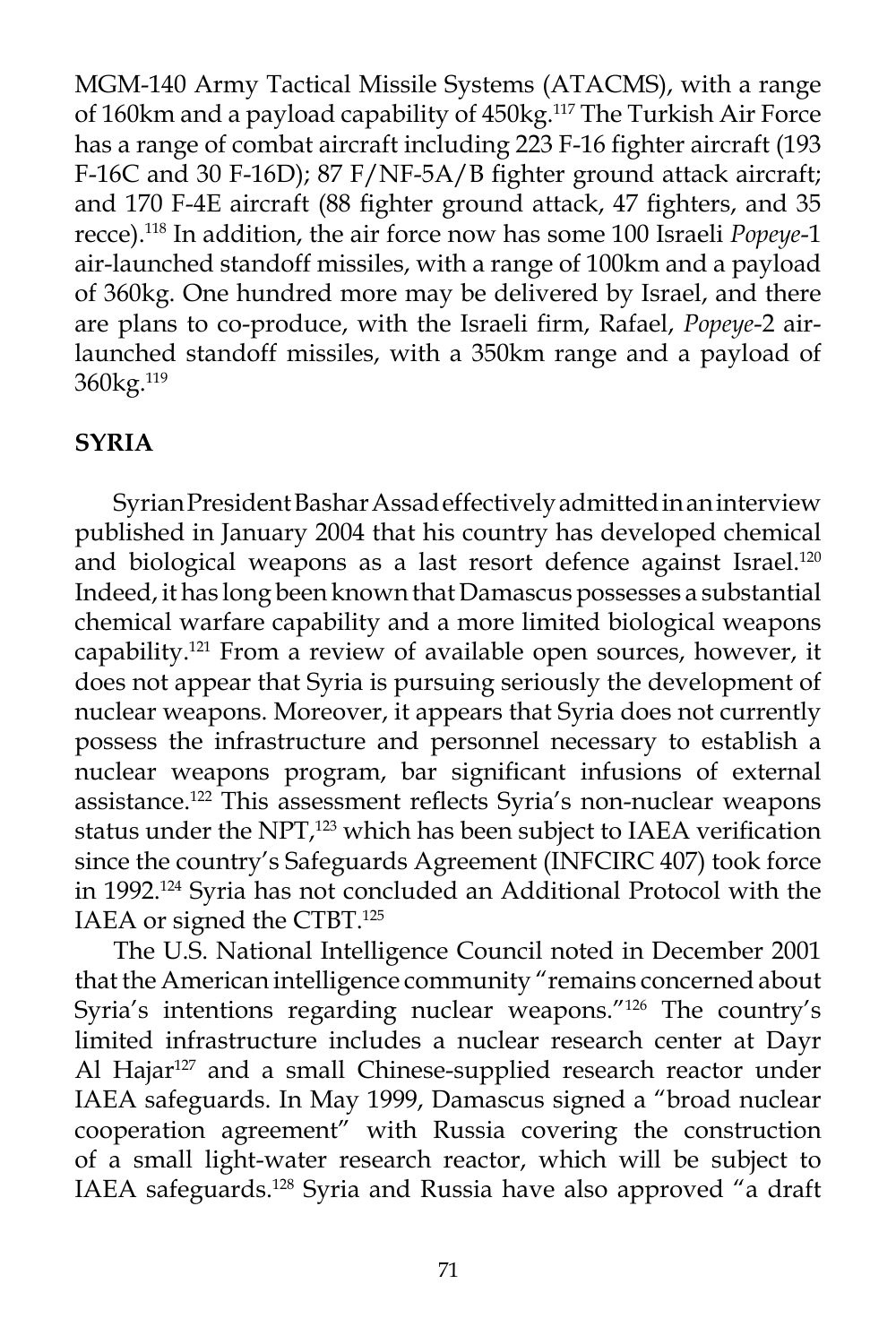cooperative program on cooperation in the civil nuclear power field." It has been assessed by U.S. intelligence that, "In principle, broader access to Russian expertise provides opportunities for Syria to expand its indigenous capabilities, should it decide to pursue nuclear weapons."129 In 2004, there were reports alleging that Syria may have acquired centrifuge enrichment technology from the A. Q. Khan network.

In March 2004 an agreement reportedly was signed between Syria and Iran on defense and military cooperation.130 Both Syria and Iran confront a similar strategic situation and appear to recognize that they have a vested interest in cooperating with each other to retain their political independence. Both countries are united against Israel in support of the Palestinians, Hezbollah, and Lebanon. Moreover, they were both rivals of the Iraqi Ba'athist regime of Saddam Hussein, and both currently fear American hegemony and intentions in the region due to their own WMD ambitions and support for terrorism.<sup>131</sup>

## **Nuclear Capabilities.**

 The Atomic Energy Commission (AEC) is at the center of Syria's civilian nuclear program. A review of available open sources generated the following observations related to Syria's nuclear capabilities.

*Uranium Resources*. Syria has conducted significant work to examine the feasibility of exploiting phosphatic rock to recover uranium. The country is rich in phosphatic rock deposits and produces around one-fifth of the phosphate rock mined in the entire Middle East.<sup>132</sup> In 2001, Syria mined over 2.04 million tons of phosphate.<sup>133</sup>

 Syria operates a uranium recovery micro-pilot plant at Homs.134 The plant was designed to be the precursor for a pilot plant and an industrial scale plant, with potential operations such as refining, conversion, enrichment, and fuel fabrication.135 However, a study, conducted to determine whether the technology used for extracting uranium from phosphoric acid produced at Homs could be industrialized, found that it was not feasible financially.136 Damascus signed a tripartite contract with the IAEA and an unnamed entity in 1996 to improve its technical capabilities to recover uranium from triple superphosphate.<sup>137</sup>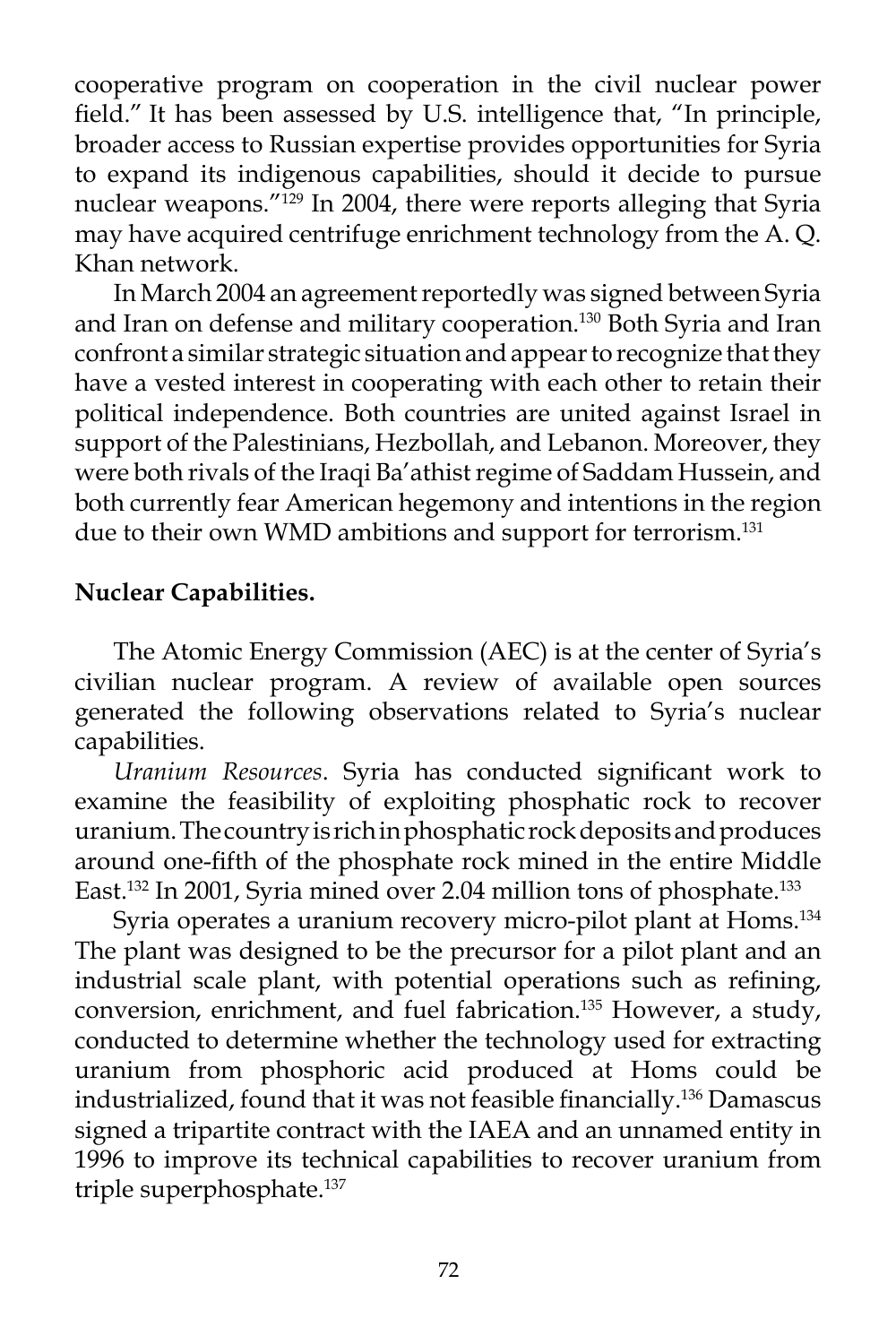Several Syrian experts reportedly have spent time at Ranstad Mineral in Sweden, a facility that extracted uranium for enrichment purposes between 1997 and 2002. Although the IAEA reportedly sponsored some of the visits, according to the facility's owner, Bengt Lillja, the Syrians made additional trips "on their own."<sup>138</sup>

 *Conversion, Enrichment, and Fuel Fabrication*. Syria does not appear to have conversion, enrichment, or fuel fabrication capabilities. However, there were various reports in 2004 related to Syria's potential acquisition of enrichment related technology from the A. Q. Khan network. According to one report in August 2004, American officials believe that Syria received "an unspecified number" of P1 centrifuge components "in what could be the most significant step" in the country's "nascent nuclear weapons program." According to the officials, Firas Tlas, son of Syrian Defence Minister Mustafa Tlas, became a customer of A. Q. Khan in 2001. The components and other nuclear equipment reportedly were ordered by the Saddam regime in Iraq via Syria, and deliveries may have continued after Saddam's fall in April 2003.139 In May 2004, however, it was reported that the U.S. intelligence community was divided on the issue of whether Syria had received technology from the clandestine network.<sup>140</sup> Moreover, a January 2004 report in *The Washington Post* noted that, although network middlemen from South Africa, Germany, the Netherlands, Sri Lanka, and elsewhere allegedly offered their services to Syria, the deals never apparently transpired.<sup>141</sup>

 Moving beyond the centrifuge allegations, Syria does operate a *Cyclon*-30 cyclotron which was provided by Belgium's Ion Beam Applications (IBA).<sup>142</sup> IBA also supplied a cyclotron of the same model to Iran, which analysts suspect may have been used to research uranium enrichment.143 The AEC had asked for IAEA assistance in 1996 to build a cyclotron facility at its Nuclear Medicine Centre. The project was approved by the IAEA, and construction of the facility began in 1997. The stated aim is to produce radioisotopes for medical purposes.144 It should be noted that personnel at the AEC are also conducting research on  $CO_2$  lasers, which could potentially be applied to laser isotope separation and therefore enrichment.<sup>145</sup>

*Nuclear Power*. Although Syria does not have a nuclear power reactor, it has long viewed nuclear energy as a viable source to meet Syria's future energy needs. Damascus performed a feasibility study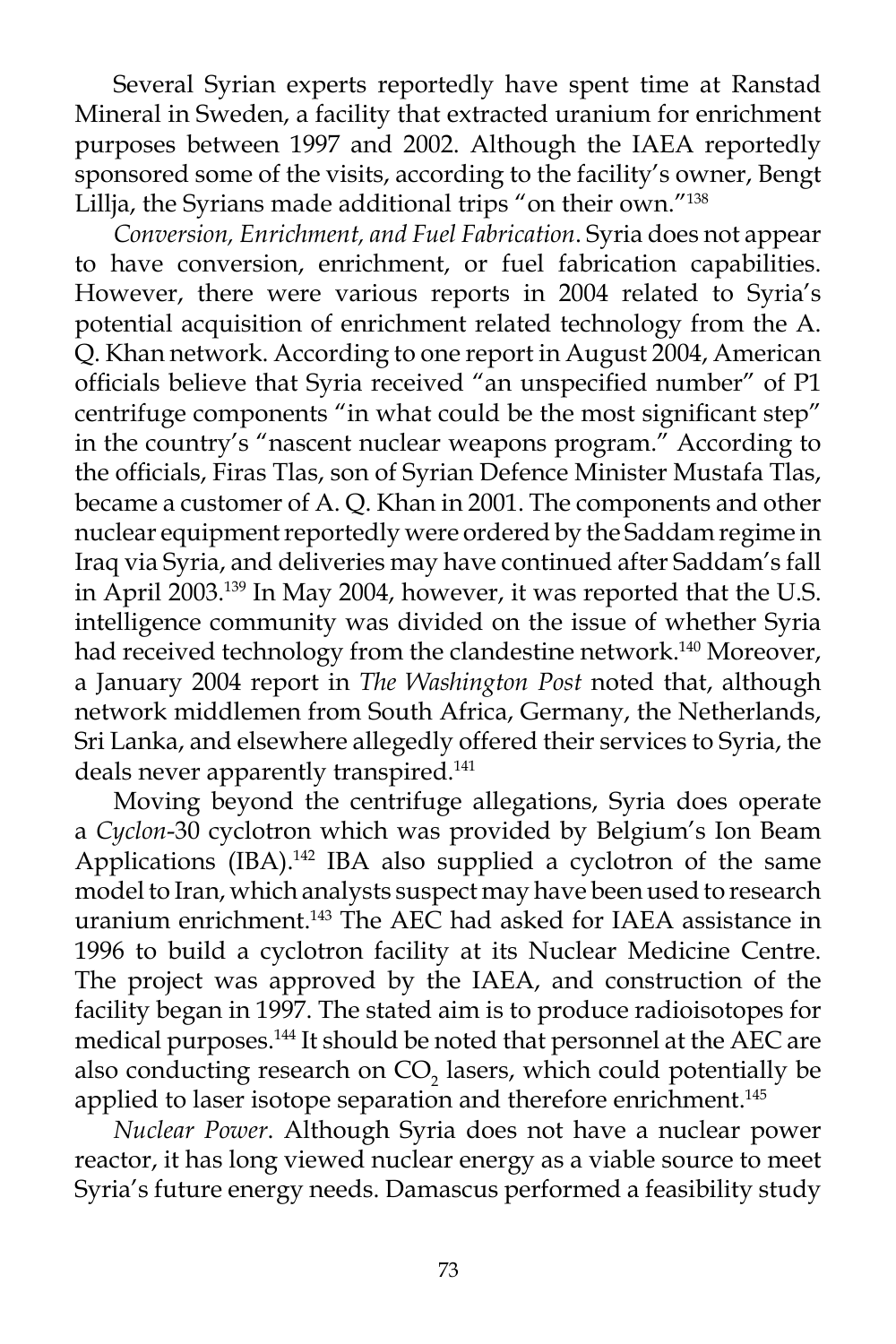in the early 1980s with help from the IAEA to identify the requirements for a potential power program,<sup>146</sup> and since the late 1980s has actively sought to acquire a nuclear power capability. Syria initiated a plan in 1988 to build six nuclear power reactors by the late 1990s capable of producing 6,000MW at a cost of \$3.6 billion. Although Belgium, the Soviet Union, and Switzerland were approached for assistance, the plan came to nothing as a result of financial and technical issues.<sup>147</sup> In 1990, for example, Syria asked the Soviet Union if it could buy up to four VVER-1000 power reactors and the associated fuel.<sup>148</sup>

 Russia and Syria signed a Comprehensive Cooperation Agreement in 1997 under which Russia reportedly will build two nuclear reactors in Syria, although it is unclear whether they will be for research or power production.<sup>149</sup> Syria's continuing interest in nuclear power was demonstrated in 2001 when the IAEA agreed to provide assistance for another project to assess the potential role of nuclear power in the country.150

 One potential application of nuclear power in Syria is desalination. The AEC is involved with Damascus University in a program to develop desalination technologies in conjunction with the Scientific National Commission for Water Desalination, based at the Higher Institute of Applied Science and Technology, Damascus.151

 It was subsequently reported in 2003 that Russia and Syria had entered negotiations for the construction of a \$2 billion nuclear facility in Syria. Russia's Ministry of Atomic Energy confirmed that discussions were underway to supply a nuclear power plant and a nuclear desalination plant, but no agreement had been reached.152 However, the Russian Foreign Ministry denied that such discussions had taken place.<sup>153</sup>

*Spent Fuel and Waste Storage*. There do not appear to be any spent fuel storage facilities in Syria, although the AEC is currently planning to construct a waste processing facility. To this end, the AEC recently established a Radioactive Waste Management Division to collect, treat, and store naturally occurring radioactive waste from Syria's mining, oil, and natural gas sectors.<sup>154</sup>

 *Research Reactor*. Syria's single 30kw research reactor―the SRR-1 (Syrian Research Reactor, Syrian Miniature Neutron Source Reactor)―was provided by China along with 90 percent enriched uranium fuel. The reactor is located at the Der Al-Hadjar Nuclear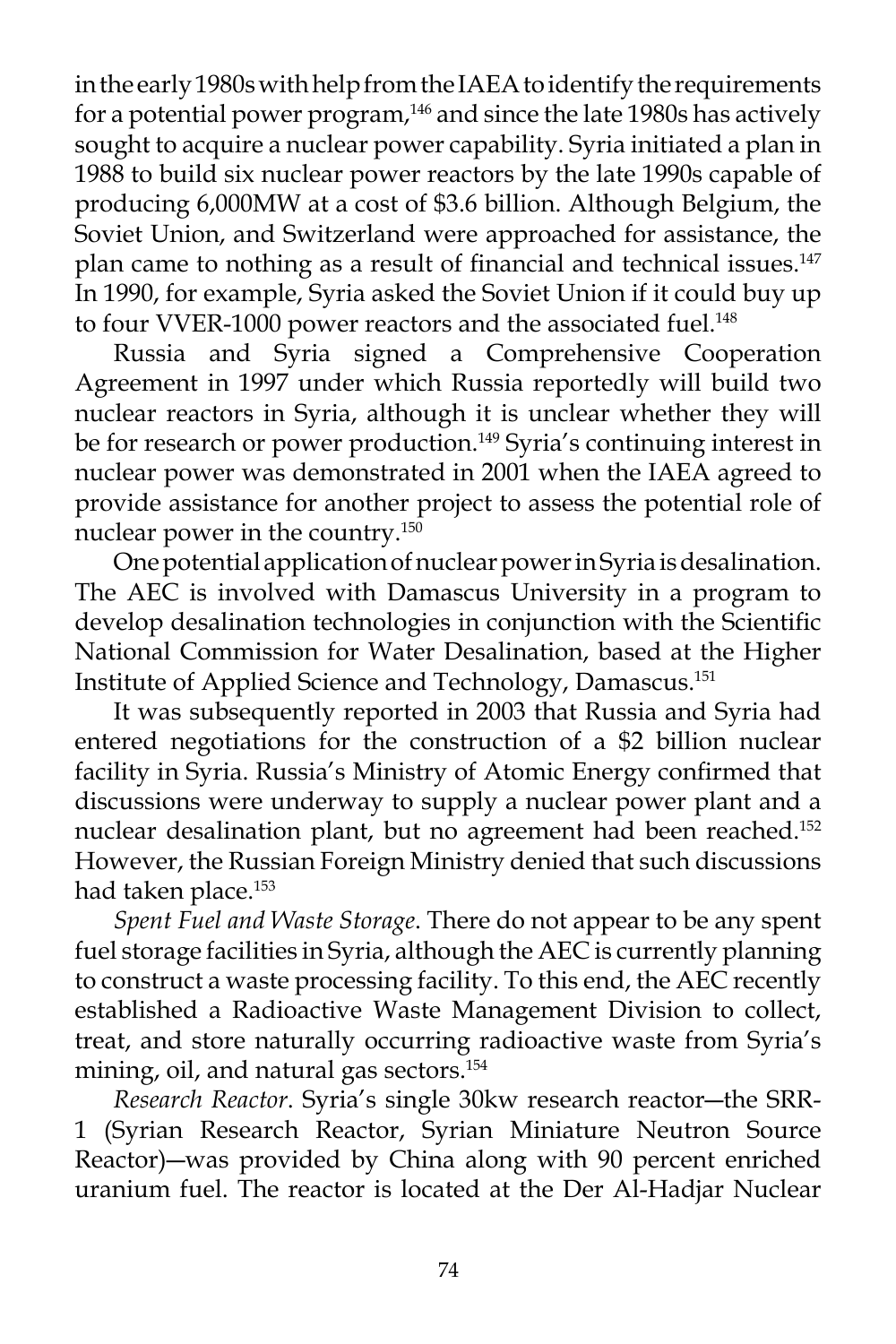Research Centre near Damascus, and went critical in 1996. It is used for basic and applied research and training reactor operators.155 Syria and Russia have reportedly signed an agreement for the provision of a 25MW light-water pool-type research reactor to be housed in a new research centre.156

## **Delivery Capabilities.**

 Syria's potential nuclear delivery capabilities include missiles and aircraft. Syria has several hundred *SCUD*-B, *SCUD*-C and SS-21 missiles, according to *The Military Balance*157 and the U.S. Department of Defense (DoD).158 DoD states that Syria continues to acquire *SCUD*-related equipment and materials from Iran and North Korea, including considerable assistance from Pyongyang in producing *SCUD*-C missiles. According to *Jane's Defence Weekly*, Syria may have some *SCUD-D* missiles with a range of 650km.<sup>159</sup> Syria allegedly has tested a *SCUD*-B with a warhead designed to disperse VX nerve agent."160 Damascus is also said to be attempting to develop a capability to arm ballistic missiles with biological warheads, although this has not been verified.<sup>161</sup> Since 1999, it is thought that Syria has worked on establishing a solid-propellant rocket motor development and production capability with external assistance from abroad, including Iran. In addition, DoD claims that foreign equipment and assistance for Syria's liquid-propellant missile program has come from North Korean entities, as well as Chinese and Russian firms. According to DoD, these developments are part of Syria's efforts to acquire a modern, solid-fueled, short-range missile.162 Syria possesses 10 squadrons of fighter-ground attack aircraft (including Su-24, Su-22 and *MiG*-23 BN) and 16 squadrons of fighter aircraft (including *MiG*-21, *MiG*-23, *MiG*-25 and *MiG*-29A, and Su-27), according to *The Military Balance 2003-2004*. 163 The combat aircraft available to Syria would provide Damascus with a theoretical capability to deliver nuclear weapons.

## **CONCLUSION**

 The Iranian nuclear crisis has resulted in concerns about the potential response of some of Iran's neighbours, in particular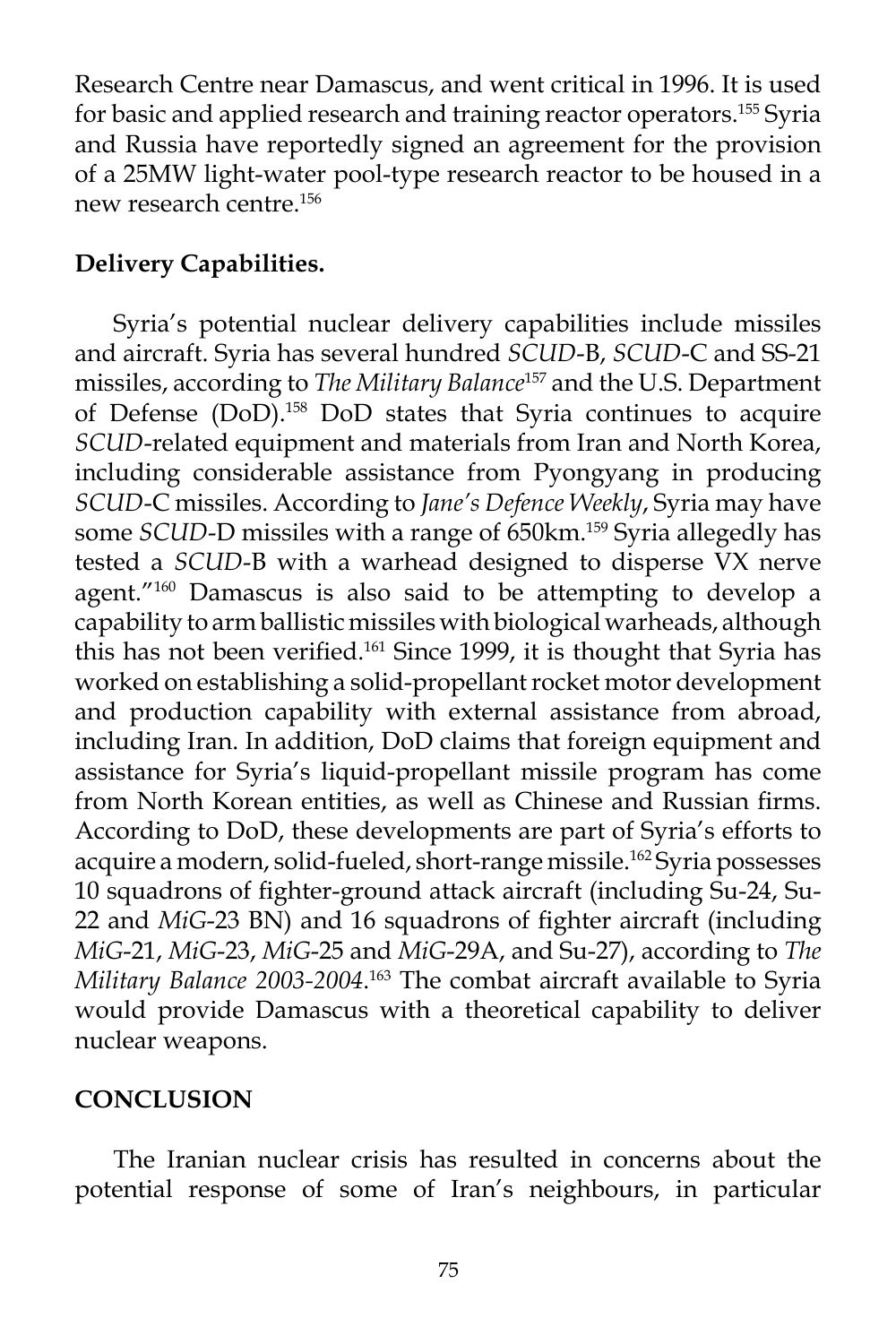whether Tehran's behavior could prompt other regional actors to consider acquiring nuclear weapons. Within this context, the chapter sought to shed some light on the nuclear capabilities and ambitions of four key countries in Iran's immediate neighbourhood: Saudi Arabia, Egypt, Turkey, and Syria. These countries were singled out due to their relative proximity to Iran and because there have been suspicions that they have all been interested, at one time or another, in acquiring nuclear weapons. For each country, an assessment was made of current capabilities, including the various elements of the fuel cycle that could potentially be used to support nuclear weapons development and potential nuclear delivery systems. Attention also was given to the drivers of potential nuclear and other WMD programs in the countries concerned.

 An analysis of available open sources revealed relatively little about national intentions in Saudi Arabia, Egypt, Turkey, and Syria regarding the acquisition of nuclear weapons―both in general terms and more specifically with regard to the current Iranian nuclear crisis. The lack of pertinent information in this respect appears to stem primarily from the political sensitivity of the issue and the relatively closed and nontransparent nature of the societies involved, with the exception of Turkey. In contrast, it was possible to develop a fairly detailed picture of the various elements of the fuel cycle currently in existence or being developed in the four countries, as well as their potential nuclear delivery options. It is assessed that each country currently lacks the technical capacity to build a nuclear weapon, barring significant infusions of external assistance. However, the recent exposure of Egypt's undeclared materials and activities is a significant cause for concern―not just in its own right, but in terms of whether it is indicative of a broader trend in the region already demonstrated by the Iran and Libya cases. Indeed, given that A. Q. Khan has previously visited Egypt, Saudi Arabia, and Syria, it is quite possible that, in addition to Iran and Libya, these countries also may have secretly acquired sensitive nuclear technology and expertise from this clandestine proliferation network in the past.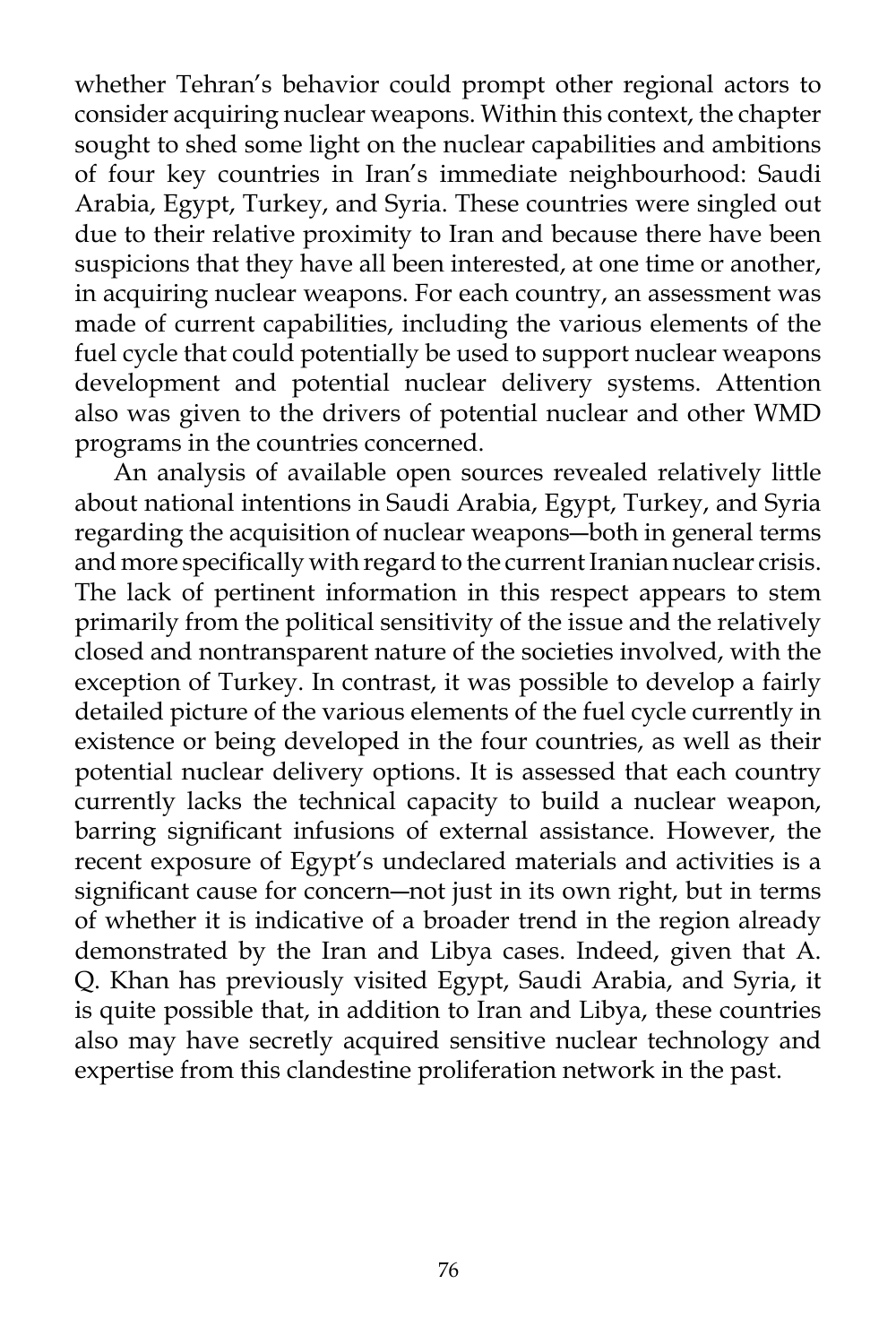#### **ENDNOTES - CHAPTER 3**

 1. See Steven Everts,"The EU and Iran: How to Make Conditional Engagement Work," Policy Brief, Centre for European Reform, p. 2, *http://www.cer.org.uk*; David Albright and Corey Hinderstain,"Iran, Player or Rogue?" *Bulletin of the Atomic Scientists,* Vol. 59, No. 5, September–October 2003, pp. 52–58.

 2. "A.Q. Khan's Secrets," *International Herald Tribune*, December 31, 2004, *http://www.iht.com*.

 3. "WMD in the Middle East: Saudi Arabia," Center for Nonproliferation Studies, Monterey Institute of International Studies, *http://cns.miis.edu/research/ wmdme/saudi.htm*, accessed April 19, 2004.

 4. International Atomic Energy Agency, *http://www.iaea.org/Publications/ Factsheets/English/nptstatus\_overview.html*, accessed April 19, 2004.

 5. On chemical and biological, see "Weapons of Mass Destruction in the Middle East," Center for Nonproliferation Studies, Monterey Institute of International Studies, *http://cns.miis.edu*.

 6. Simon Henderson,"Toward a Saudi Nuclear Option: the Saudi Pakistani Summit," Policy Watch, No. 793, The Washington Institute for Near East Policy, October 16, 2003, *http://www.washingtoninstitute.org/watch/Policywatch/ policywatch2003/793.htm*.

 7. Prince Naef bin Ahmed Al-saud,"Underpinning Saudi National Security Strategy," *Joint Force Quarterly*, Autumn 2002, pp. 124-130.

 8. "Iranian Nuclear Program," *Asharq al-Awsat* newspaper (Arabic), October 8, 2003; "An East that is Free of Nuclear Weapons," *Okaz* newspaper (Arabic), October 30, 2003.

 9. Wyn Q. Bowen, *The Politics of Ballistic Missile Nonproliferation*, Basingstoke: Macmillan, 2000, pp. 17-18, 47.

 10. Ross Dunn,"Libya Leads Arab Race for Nuclear Bomb―Sharon," *Sydney Morning Herald*, September 6, 2002, p. 10.

 11. See Ewen MacAskill and Ian Traynor,"Saudis Consider Nuclear Bomb," *The Guardian*, September 18, 2003, *http://www.guardian.co.uk*; Simon Henderson.

12. Henderson.

 13. Arnaud de Borchgrave,"Pakistan, Saudi Arabia in Secret Nuke Pact," *The Washington Times*, October 22, 2003, *http://www.washingtontimes.com*.

 14. Anton La Guardia, Ahmed Rashid and Alec Russell,"The Nuclear Supermarket," Telegraph online, February 6, 2004, *http://www.telegraph.co.uk*.

15. "A. Q. Khan's Secrets."

16. Prince Naef bin Ahmed Al-saud, pp. 124-130.

17. MacAskill and Traynor.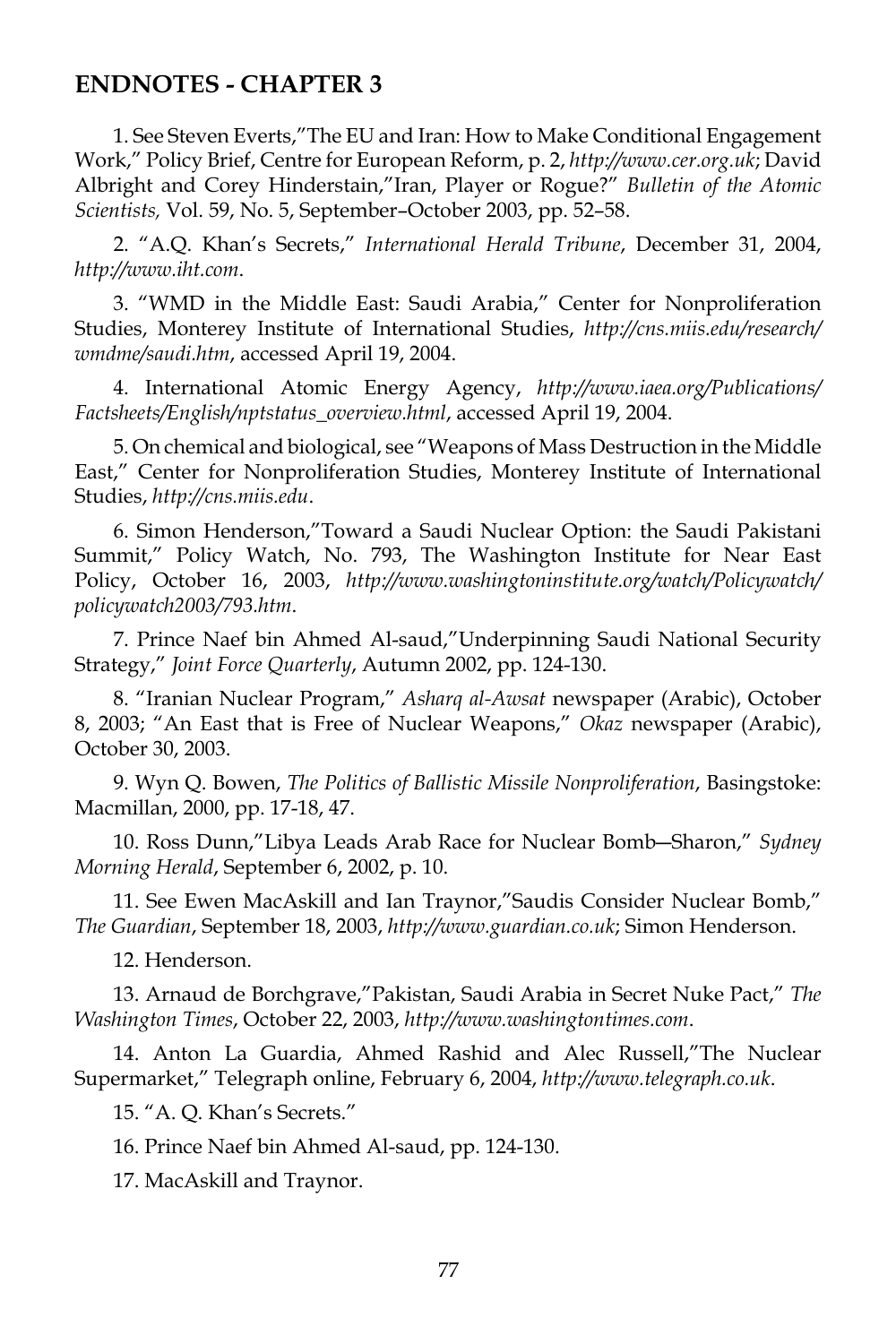18. International Nuclear Information System (INIS), International Atomic Energy Agency (IAEA), Vienna, *http://www.iaea.or.at/inis/ws/nuclear\_authorities/ saudi\_arabia.html*.

 19. King Abdul Aziz City for Science and Technology, Saudi Arabia, *http:// www.kaau.edu.sa*.

 20. "KACST―Saudi Arabia's Foremost Research Centre," Embassy of Saudi Arabia in Washington, DC, *http://www.saudiembassy.net/publications/Magazine-Summar-00/KACST.htm.*

 21. Atomic Energy Research Institute, King Abdul Aziz City for Science and Technology, Saudi Arabia, *http://www.kacst.edu.sa/en/institutes/aeri/index.asp*.

 22. For additional information on the constituent units of these departments, a list of institute laboratories, as well as services, studies, and consultations provided by the institute, see Atomic Energy Research Institute, King Abdul Aziz City for Science and Technology, Saudi Arabia, *http://www.kacst.edu.sa/en/institutes/aeri/ index.asp*.

 23. See Philip M. Mobbs, *The Mineral Industry of Saudi Arabia 2001*, U.S. Geological Survey, *http://minerals.usgs.gov/minerals/pubs/country/2001/samyb01.pdf*.

 24. "Nuclear Techniques in Mining," SAU/3/003, IAEA Dept of Technical Cooperation, *http://www-tc.iaea.org/tcweb/projectinfo/default.asp*.

 25. See Asaad M. B. Moufti (now in the Department of Mineral Resources and Rocks, Faculty of Earth Sciences, King Abdul Aziz University, Saudi Arabia),"The Separation and Determination of Rare Earths in Phosphate Deposits from the North of the Kingdom of Saudi Arabia," Ph.D. thesis, University of Strathclyde, United Kingdom, 1987 (via University of Michigan Theses Database).

 26. "Saudi Arabia: Quarry Mining Company Ma Din," *MENA Business Reports*, December 31, 2002.

27. Ma'aden Company, Saudi Arabia, *http://www.maaden.com.sa*.

 28. "Nuclear Energy Planning," SAU/0/002, IAEA Dept of Technical Cooperation, *http://www-tc.iaea.org/tcweb/projectinfo/default.asp*.

 29. "Prospects for Nuclear Desalination in Saudi Arabia," SAU/4/004, IAEA Dept of Technical Cooperation, *http://www-tc.iaea.org/tcweb/projectinfo/default.asp*.

 30. See Mohammed S. Aljohani, Abdul Rahman, A. F. Abdul Fattah, and Abdullah I. Almarshad, "Role of Nuclear Desalination in the Kingdom of Saudi Arabia," World Council of Nuclear Workers Conference on Nuclear Desalination: Challenges and Options, Marrakesh, Morocco, October 16-18, 2002, *http://www. wonuc.org/conference/water022.htm*.

 31. "Long-Term Energy Demand Forecasting and Expansion Plans," SAU/0/006, IAEA Dept of Technical Cooperation, *http://www-tc.iaea.org/tcweb/ projectinfo/default.asp*.

32. Atomic Energy Research Institute.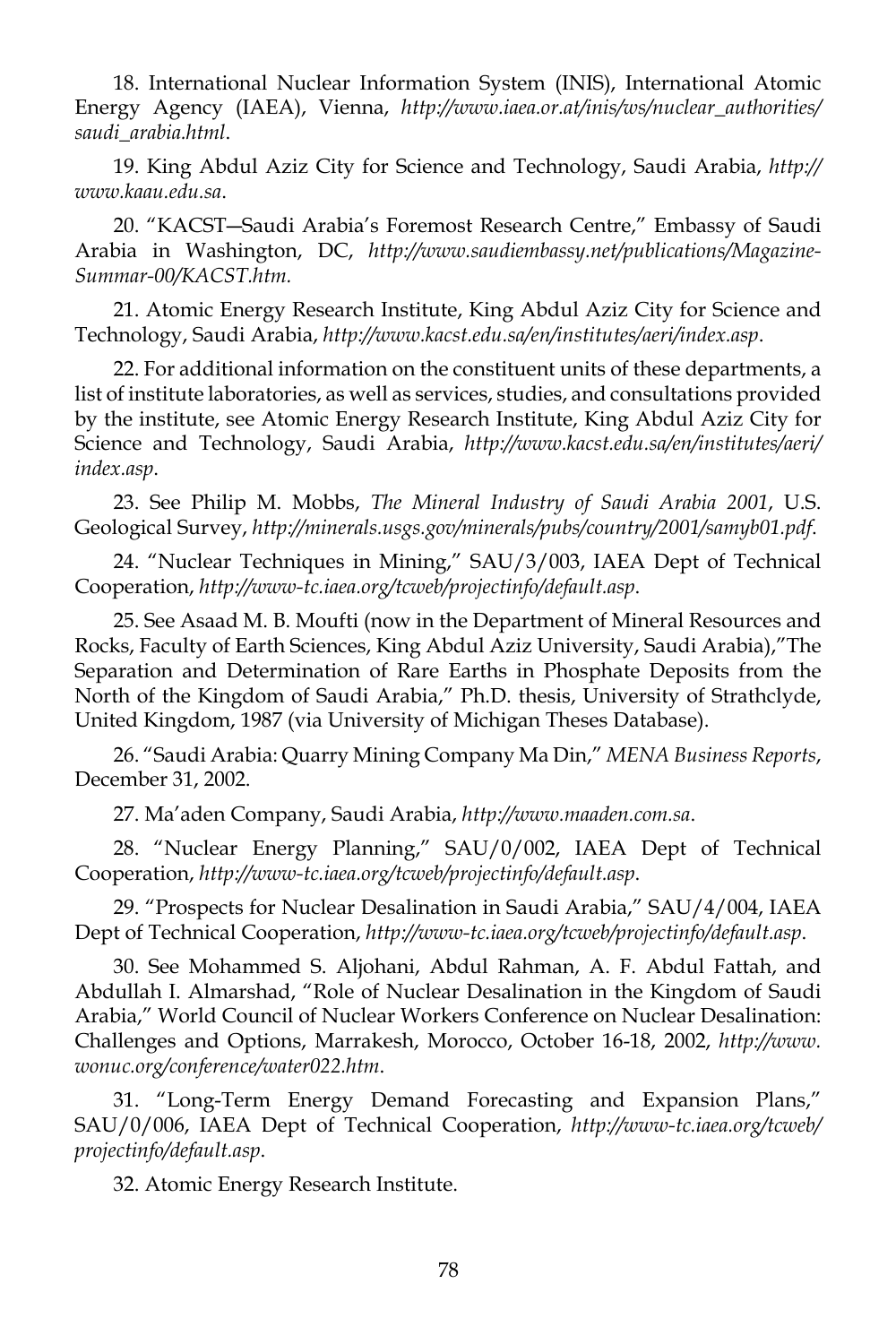33. "KACST―Saudi Arabia's Foremost Research Centre," Embassy of Saudi Arabia in Washington, DC, *http://www.saudiembassy.net/publications/Magazine-Summar-00/KACST.htm.*

 34. See "Radioactive Waste Management and Processing Program," SAU/9/004, IAEA Dept of Technical Cooperation, *http://www-tc.iaea.org/tcweb/ projectinfo/default.asp*.

 35. See "Training in Nuclear Science and Engineering," SAU/0/003, 1995, IAEA Dept of Technical Cooperation, *http://www-tc.iaea.org/tcweb/projectinfo/ default.asp*; "Human Resource Development and Nuclear Technology Support," SAU/0/007, 2003, IAEA Dept of Technical Cooperation, *http://www-tc.iaea.org/ tcweb/projectinfo/default.asp*.

 36. "Saudi Arabia Special Weapons," *Global Security.org*, *http://www. globalsecurity.org*.

 37. See "Weapons of Mass Destruction in the Middle East," Center for Nonproliferation Studies, Monterey Institute of International Studies, *http://cns. miis.edu.*

 38. Wyn Q. Bowen, *The Politics of Ballistic Missile Nonproliferation,* Basingstoke: Macmillan, 2000, pp. 17-18, 47.

 39. Stephen Blank,"Saudi Arabia's Nuclear Gambit," *Asia Times Online Co*, November 7, 2003, *http://www.atimes.com/atimes/Middle\_East/EK07Ak01.html*.

40. See "Weapons of Mass Destruction in the Middle East."

 41. "IAEA Membership, Safeguards Agreements, Physical Protection, and Nuclear Safety," Centre for Nonproliferation Studies, Monterey Institute of International Studies, *http://cns.miis.edu/research/npt/safeg.htm*.

 42. "Nuclear Watchdog Ignores Israel," BBC News online, September 30, 2003, *http://news.bbc.co.uk/1/hi/world/middle\_east/3151552.stm*.

 43. "Egypt's Budding Nuclear Program," *Risk Report*, Vol. 2, No. 5, September-October 1996, *http://www.wisconsinproject.org/countries/egypt/nuke.html.*

 44. "IAEA Delegate: Mubarak's WMD Initiative Bedrock of Egypt's Policies," Egyptian State Information Service, September 19, 2003, *http://www.sis.gov.eg/ online/html10/o190923a.htm*.

 45. "Maher, Bolton Take Up Israel's Nuclear Program," Egyptian State Information Service, June 2003, *http://www.sis.gov.eg/online/html19/o160623m.htm*.

 46. "Khatami: Negotiations to Resume Diplomatic Relations between Egypt and Iran," Egyptian State Information Service, December 24, 2003, *http://www.sis. gov.eg/online/html10/o241223s.htm.*

 47. "Report: Libya, Egypt Swapped Nukes," United Press International, March 31, 2004, cited in Egypt Profile, NTI, 2004, *http://www.nti.org/e\_research/profiles/ Egypt/Nuclear/1697\_4612.html*.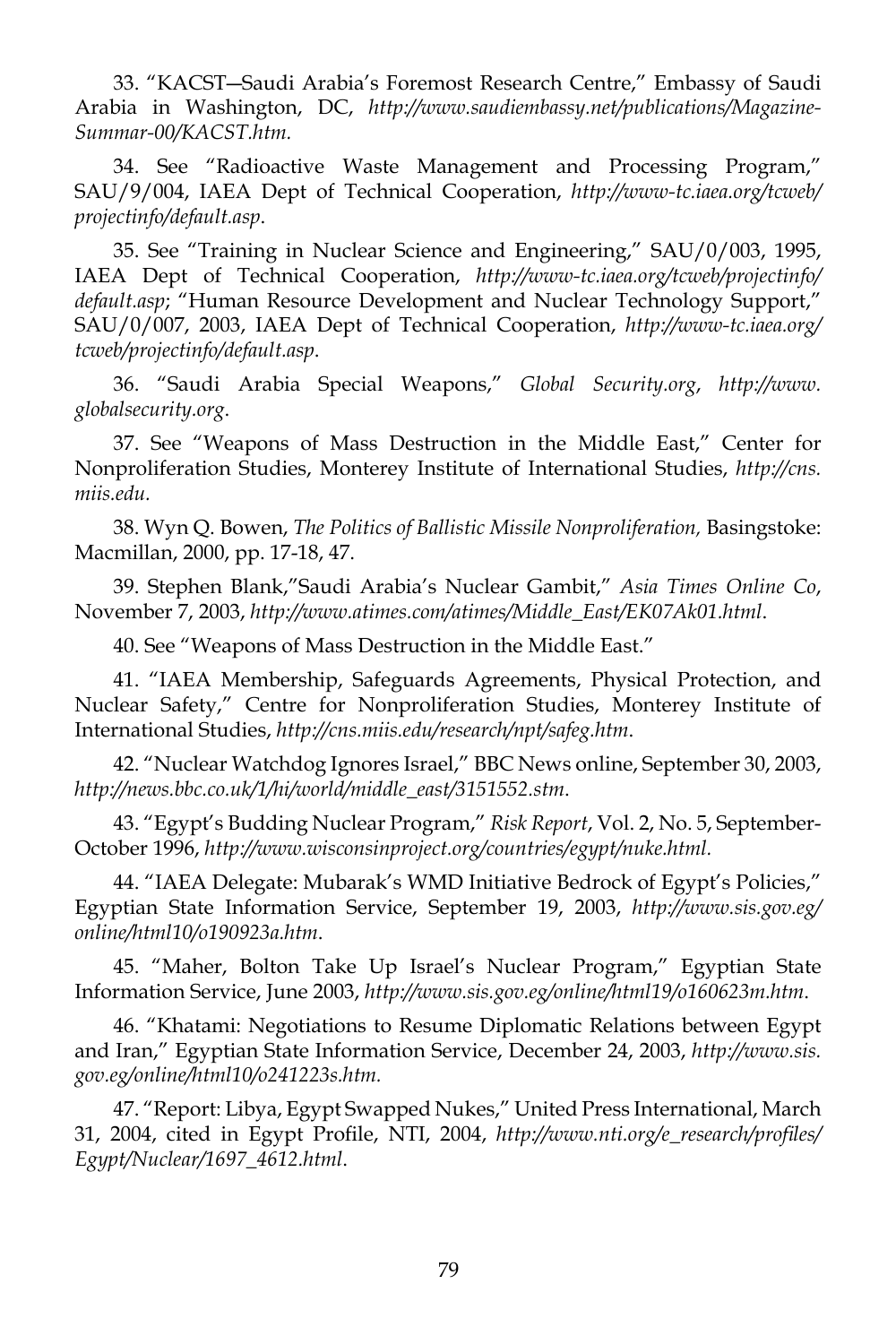48. "Libyan Inspections Find Evidence of Collaboration with Egypt," *WorldTribune Online,* March 29, 2004, *http://216.26.163.62/2004/me\_egypt\_03\_ 29.html*.

 49. Shyam Bhatia, *Nuclear Rivals in the Middle East,* London and New York: Routledge, 1988, pp. 64-71.

 50. For example, in June 1992, A. M. Hammad co-authored a paper with staff at the Tajura Nuclear Research Centre in Libya while on leave there from the Metallurgy Department of the Atomic Energy Establishment in Egypt. See A. M. Hammad, S. M. El-Mashri, and M. A. Nasr, "Mechanical Properties of the Zr-1% Nb Alloy at Elevated Temperatures," *Journal of Nuclear Materials*, Vol. 186, Issue 2, January 1992, pp. 166-176.

 51. George Jahn, "U.N.: Traces of Plutonium Found in Egypt," Associated Press, November 3, 2004, cited in Egypt Profile, NTI, 2004, *http://www.nti.org/e\_ research/profiles/Egypt/Nuclear/1697\_4612.html*.

 52. "Egypt Conducted Secret Nuclear Experiments, UN Says," Associated Press, in *Globe and Mail*, January 4, 2005, *http://www.theglobeandmail.com*.

 53. For example, see "Uranium Resources Development in the Eastern Desert," EGY/3/014, 1999, IAEA Department of Technical Cooperation, *http://www-tc.iaea. org/tcweb/projectinfo/default.asp*; "Uranium Exploration," EGY/3/013, 1993, IAEA Department of Technical Cooperation, *http://www-tc.iaea.org/tcweb/projectinfo/ default.asp*.

 54. *Implementation of the NPT Safeguards Agreement in the Arab Republic of Egypt*, Report by the Director General, International Atomic Energy Agency, to the Board of Governors, GOV/2005/9, February 14, 2005, 6 pp., available via Global Security.Org, *http://www.globalsecurity.org/wmd/library/report/2005/egypt\_iaea\_gov-2005-9\_14nov2005.pdf*, accessed February 16, 2005.

 55. "Potential for Yellow Cake Production," EGY/3/010, IAEA Department of Technical Cooperation, *http://www-tc.iaea.org/tcweb/projectinfo/default.asp*.

 56. *Implementation of the NPT Safeguards Agreement in the Arab Republic of Egypt*.

57. *Ibid*.

58. "Egypt Conducted Secret Nuclear Experiments, UN Says."

 59. Sayed M. Badawy, "Uranium Isotope Enrichment by Complexation with Chelating Polymer Adsorbent," *Radiation Physics and Chemistry*, Vol. 66, No. 1, January 2003, pp. 67-71.

 60. Abstract of an MSC thesis in Nuclear Engineering, Tareq Khayri Mursi, University of Alexandria, Egypt, 1997. "Nuclear Fuel Cycle," 1997, The Egyptian National Scientific and Technical Information Network, *http://www.sti.sci.eg/*.

 61. "Fuel Manufacturing Plant," Atomic Energy Authority, Egypt, *http://www. frcu.eun.eg/www/homepage/aea/mpr6.htm*.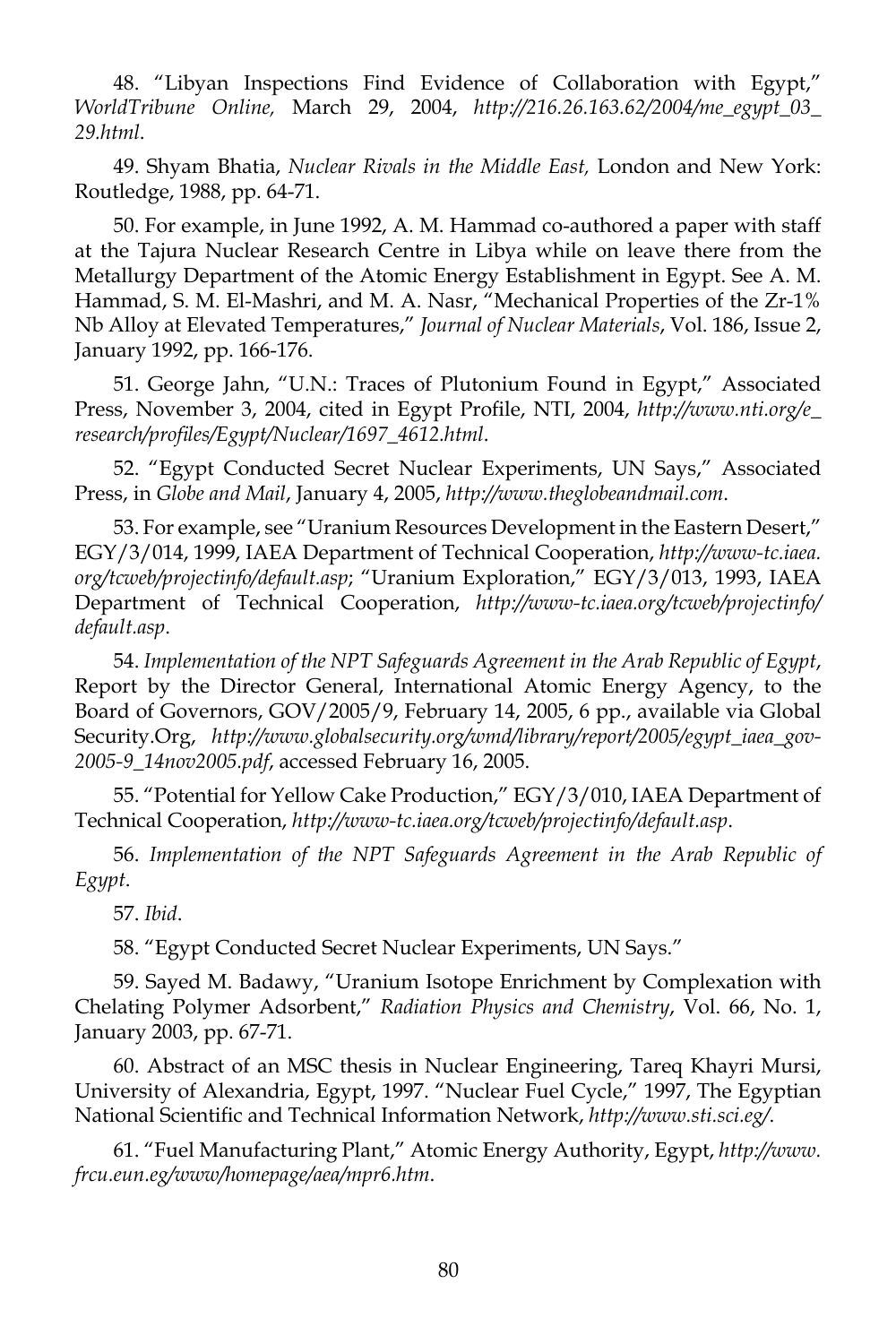62. "Egypt's Budding Nuclear Program," *Risk Report,* Vol. 2, No. 5, September-October 1996, *http://www.wisconsinproject.org/countries/egypt/nuke.html.*

 63. "Egypt: Nuclear Weapons Program," Federation of American Scientists, *http://www.fas.org/nuke/guide/egypt/nuke/index.html*.

 64. "Human Resource Development for Nuclear Power Project Preparation and Project Management," EGY/4/045, 2001 IAEA Department of Technical Cooperation, *http://wwwtc.iaea.org/tcweb/projectinfo/default.asp*.

 65. "NPP Plans and Proposals," *Generation: Nuclear Power Quarterly*, September 2002, p. 2, *http://www.ansto.gov.au/info/reports/nucpower/generation02sep. pdf*.

 66. "Russia Hopes to Build Nuclear Power Plants Abroad," *ITAR-TASS,*  Moscow, in English, December 7, 2001.

 67. "Egypt Shelves Nuclear Energy Program," *Middle East Newsline*, January 2, 2004, *http://www.menewsline.com*.

 68. The Keyfaya Organization, October 23, 2004, Arabic, *http://www.kefaya. org*.

 69. *Implementation of the NPT Safeguards Agreement in the Arab Republic of Egypt*.

70. *Ibid*.

71. *Ibid*.

72. *Ibid*.

73. *Ibid*.

74. *Ibid*.

 75. "About AEA," Atomic Energy Authority, Egypt, *http://www.frcu.eun.eg/ www/homepage/aea/about.htm*.

 76. "The Multipurpose Reactor MPR," Atomic Energy Authority, Egypt, *http:// www.frcu.eun.eg/www/homepage/aea/mpr.htm*.

 77. Figures provided by Professor Peter Zimmerman, War Studies Department, King's College, London.

78. *The Military Balance 2002-2003*, London: IISS, 2002.

 79. "Egypt," *Weapons of Mass Destruction in the Middle East*, Center for Nonproliferation Studies, Monterey Institute of International Studies, *http://cns. miis.edu/research/wmdme/egypt.htm*.

 80. "Egypt," NTI Country Profiles, *http://www.nti.org/e\_research/profiles/Egypt/ index.html*.

81. "Egypt," *Weapons of Mass Destruction in the Middle East*.

82. "Report: Libya, Egypt Swapped Nukes."

83. *The Military Balance 2002-2003*, p. 103.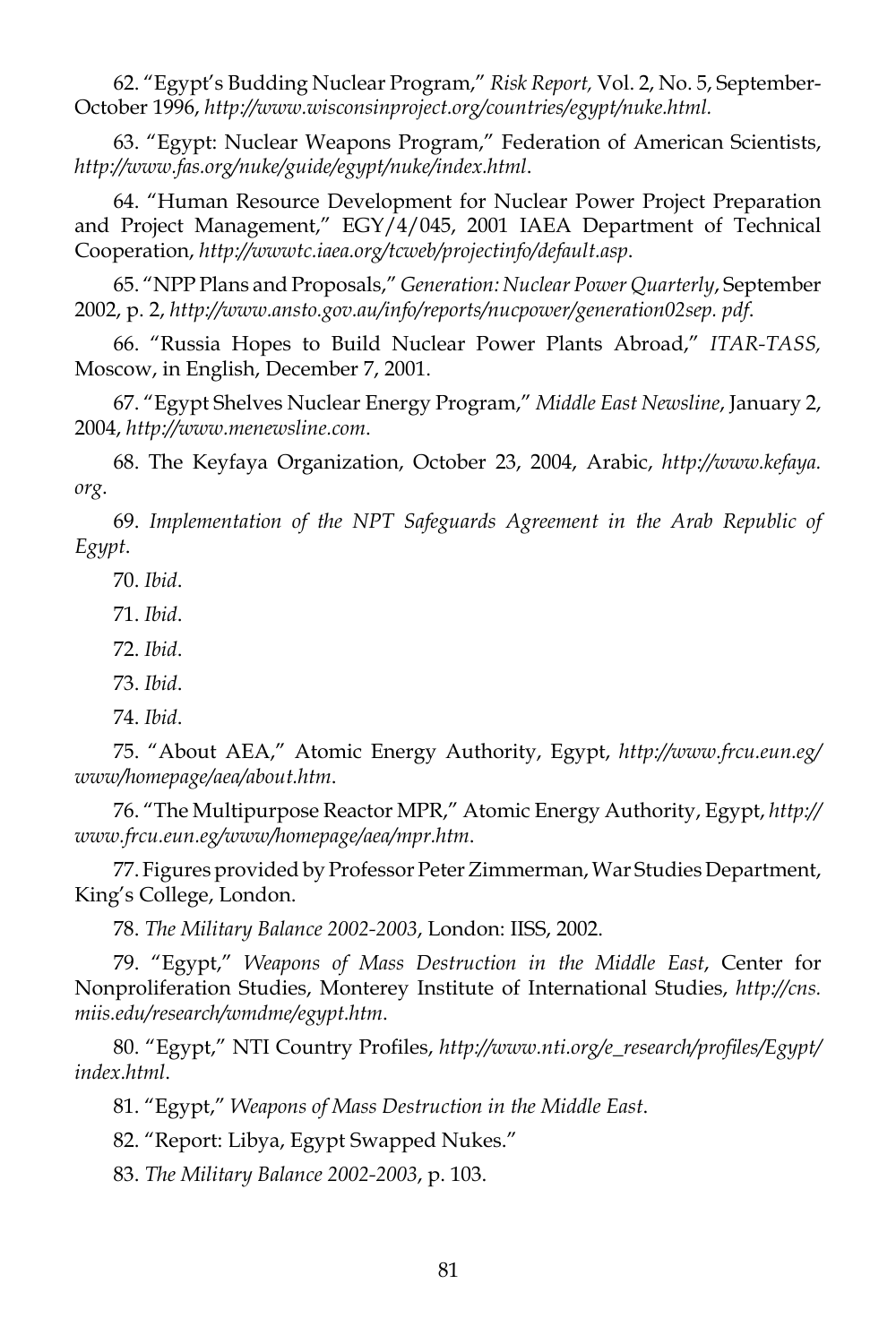84. See "Documentation: NPT Parties," *PPNN Newsbrie*f, No. 24, Fourth Quarter 1993, Program for Promoting Nuclear Non-Proliferation, pp. 23-24; "IAEA Membership, Safeguards Agreements, Physical Protection, and Nuclear Safety," Centre for Nonproliferation Studies, Monterey Institute of International Studies, *http://cns.miis.edu/research/npt/safeg.htm; INFCIRC/295/Add.1*, January 16, 2002, International Atomic Energy Agency, Vienna, *http://www.iaea.org/ worldatom/Documents/Infcircs/2002/infcirc295a1.pdf*; "Country Profile: Turkey," Comprehensive Test Ban Treaty Organisation, Vienna, Austria, *http://www.ctbto. org/*.

85. Turkish Atomic Energy Authority, *http://www.taek.gov.tr*, Turkish.

 86. Erdener Birol, "National Energy Outlook of Turkey and Expectations from Nuclear Technology," *World Nuclear Association Annual Symposium 2002*, London, *http://www.worldnuclear.org/sym/2002/birol.htm*.

 87. "Turkey's Energy Policy," *Hurriyet* newspaper, November 26, 2002, Turkish.

 88. Erdener Birol, "Significance of Physics Engineering in Nuclear Energy and Nuclear Technology," Turkish Chamber of Physics Engineers, *http://www. fizikmuhoda.org.tr/fm/nukleer.htm*, Turkish.

 89. "Parliamentary Debate on the Budget of the Ministry of Energy," Anatolia News Agency, November 10, 2004, *http://www.anadoluajansi.com.tr*, Turkish.

 90. "Minister of Energy: "Three Nuclear Power Plants Planned," Anatolia News Agency, November 19, 2004, *http://www.anadoluajansi.com.tr*, Turkish.

 91. Mustafa Kibaroglu phone conversation with Omer Ersun, March 24, 1997, as cited in Mustafa Kibaroglu, "Turkey's Quest for Peaceful Nuclear Power," *The Nonproliferation Review*, Spring-Summer 1997, p. 35, *http://cns.miis.edu/pubs/npr/ vol04/43/kibaro43.pdf*.

 92. Denis Zeyrek,"Pakistan's Offer for Cooperation," *Radical*, June 1, 1998, as cited in David Martin, "The Threat of Nuclear Weapons Proliferation from Turkey: Media Backgrounder," *Nuclear Awareness Project*, June 1998, *http://www. cnp.ca/issues/turkey-nuclear-background.html*.

93. Vecdi Gonul, quoted in *Hurriyet* newspaper, Turkish, November 4, 2003.

 94. F. Stephen Larrabee and Ian O. Lesser, *Turkish Foreign Policy in an Age of Uncertainty*, Centre for Middle East Public Policy, National Security Research Division, RAND, 2003, pp. 1-14, *http://www.rand.org/*.

 95. "Foreign Minister Gul Says Turkey Wants the Middle East to be a Nuclear Weapon Free Zone," Anatolia News Agency, November 19, 2004, *http://www. anadoluajansi.com.tr*, Turkish.

 96. "Turkish-Israeli Discussions Concerning Military Maneuvers," *ArabicNews. Com*, April 23, 1998, *http://www.arabicnews.com/ansub/Daily/Day/980423/1998042328. html*.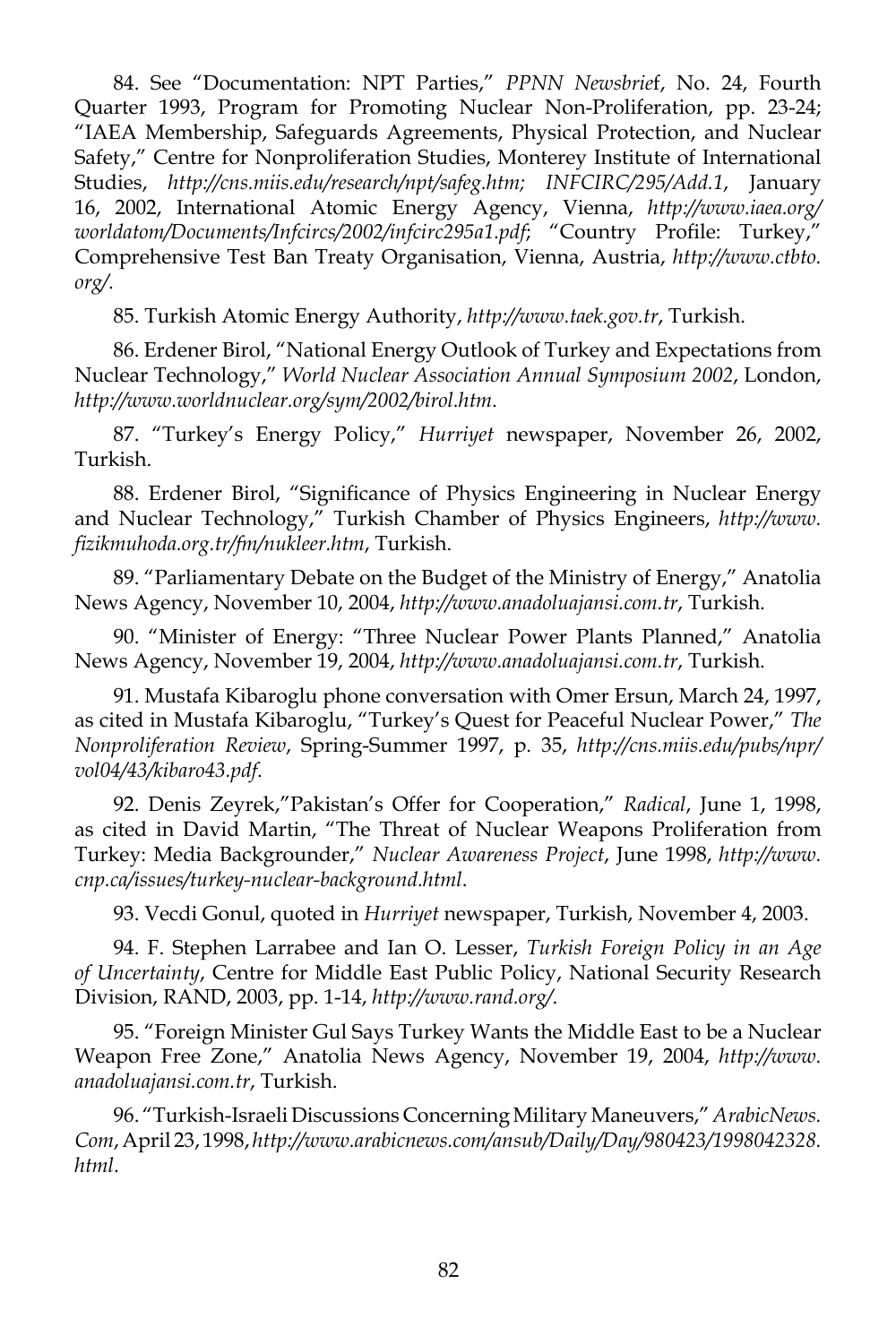97. "Minister of Energy: "Three Nuclear Power Plants Planned," Anatolia News Agency, November 19, 2004, *http://www.anadoluajansi.com.tr*, Turkish.

 98. In 1982, TAEK, the Ankara Nuclear Research and Training Centre, and the Cekmece Nuclear Research and Training Centre, in cooperation with the IAEA, conducted a feasibility study on the extraction of uranium from phosphoric acid. "Uranium Recovery," TUR/3/005, 1982, IAEA Department of Technical Cooperation, *http://www-tc.iaea.org/tcweb/tcprogram/projectsbycountry/query/default. asp.*

99. Technology Department, TAEK, *http://www.taek.gov.tr*, Turkish.

 100. See Mustafa Kibaroglu, "Turkey's Quest for Peaceful Nuclear Power," *The Nonproliferation Review*, Spring-Summer 1997, p. 41, *http://cns.miis.edu/pubs/ npr/vol04/43/kibaro43.pdf*; Cekmece Nuclear Research and Training Centre, Turkish Atomic Energy Authority, *http://www.taek.gov.tr*, Turkish.

 101. For example: (1) Z. E. Erkmen, Department of Metallurgy and Materials, Istanbul University, TR-34850 Istanbul, Turkey, "A Study on the Reaction of Yttria (Y2O3) in Flowing Uranium Hexafluoride (UF6) Gas at 900 Degrees Celsius," *Journal of Nuclear Materials*, Vol. 257, Issue 2, November 1, 1998, pp. 152-161; (2) M. R. Buchmeiser and G. Bonn, Institute for Analytical Chemistry and Biochemistry, Innsbruck University, A-6020 Innsbruck, Austria, and M. Merdivan, Department of Chemistry, Balikesir University, TR-10100 Balikesir, Turkey, "Phosphonatebased Resins for the Selective Enrichment of Uranium (VI)," *Analytica Chimica Acta*, Vol. 402, Issue 1-2, December 3, 1999, pp. 91-97.

 102. See "Department of Chemical Engineering," Middle Eastern Technical University, 2003, *http://www.che.metu.edu.tr/who.php?who=ggunduz*; "Department of Chemical Engineering: 1995 Theses," Middle Eastern Technical University, 2003, *http://www.metu.edu.tr/home/wwwfbe/thesis/theabs/che95.htm*.

 103. Mark Hibbs, Ann MacLachlan, and Ray Silver, "Turkey Drops Akkuyu Project, Citing IMF Economic Program," *Nucleonics Week*, Vol. 41, No. 30, July 27, 2000.

 104. "Turkey at 'Specifications of Contract' Stage for Nuclear Power Plant," The Anatolia News Agency archives online, May 7, 2004, *http://*www.anadoluajansi. com.tr, Turkish.

 105. "Turkish-Brazilian Nuclear Co-operation," The Anatolia News Agency online, October 2, 2004, *http://www.anadoluajansi.com.tr*, Turkish.

 106. "Parliamentary Debate on the Budget of the Ministry of Energy," Anatolia News Agency, November 10, 2004, *http://www.anadoluajansi.com.tr*.

 107. "Ministry of Energy and Natural Resources: 'Nuclear Power is One of the Most İmportant Alternative Energy Sources'," Anatolia News Agency, November 18, 2004, *http://www.anadoluajansi.com.tr*.

108. "Minister of Energy: "Three Nuclear Power Plants Planned."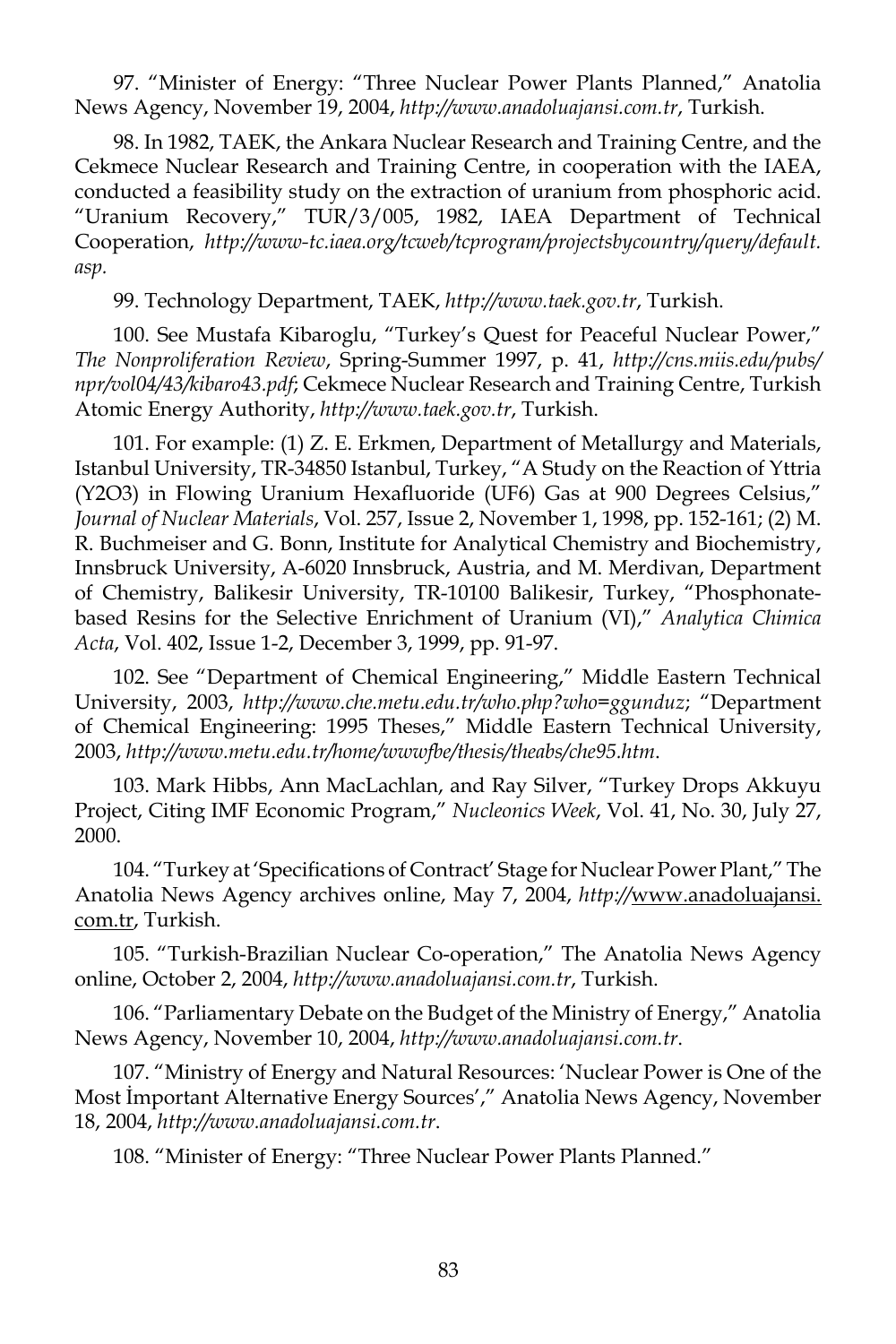109. Zabunoglu, "Reprocessing of Long-Cooled Nuclear Fuel: Process Description and Plant Design," Ph.D. Dissertation, *Iowa State University*, 1988; Akbas, "Reprocessing of Th-U Based Fuels: Flow Sheet Calculations," M.Sc. thesis, *Hacettepe University*, 1995.

 110. Zabunogulu; and Akbas, "Flow Sheet Calculations in Thorex Method for Reprocessing Th-based Spent Fuels," *Nuclear Engineering and Design*, No. 219, 2003, pp. 77-86.

 111 A. I. Izmir and I. Uslu, "Non-fuel Cycle Radioactive Waste Policy in Turkey," Turkish Atomic Energy Authority, May 29, 2003, *http://www.taek.gov.tr/ taek/rsgd/yayinlarimiz/teknik/rad\_waste.htm*.

 112. Mark Hibbs, "Turkey Considers Spent Fuel Deal with Bulgaria, Hungary for Akkuyu," *Nuclear Fuel*, Vol. 22, No. 17, August 25, 1997.

 113. Research Reactor Database, International Atomic Enrgy Agency, *http:// www.iaea.org/worldatom/rrdb*.

 114. "Background Note on Cekmece TR-2 Reactor," *Nuclear Awareness Project*, 1998.

115. *Ibid*.

 116. Onay Yilmaz, "Let the Animal Hides We Collect be Sacrificed by the 'Missile'," Istanbul Milliyet, Internet version, February 1, 2004, Turkish (FBIS translated).

 117. "Turkey: Weapons of Mass Destruction Capabilities and Programs," Center for Non-proliferation Studies, Monterey Institute of International Studies, *http://cns.miis.edu/research/wmdme/turkey.htm#5*.

118. *The Military Balance 2004-2005*.

119. "Turkey: Weapons of Mass Destruction Capabilities and Programs."

 120. Interview of Syrian President Bashar Assad by Benedict Brogan, "Israel is Responsible for the Suicide Bombers. Only Israel can Stop Them," *Daily Telegraph*, January 6, 2004, p. 4.

 121. For a brief overview of Syria's chemical and biological weapons capabilities, see "Syria Profile," Nuclear Threat Initiative, *http://www.nti.org/e\_research/profiles/ Syria/index.html*.

 122. See, for example, *Proliferation: Threat and Response*, Office of the Secretary of Defense, January 2001, pp. 42-45, *http://www.defenselink.mil/pubs/ptr20010110. pdf*.

123. Signed July 1, 1968, and ratified September 24, 1969. "Treaty on the Non-Proliferation of Nuclear Weapons (NPT): Treaty Membership," Centre for Nonproliferation Studies, Montery Institute of International Studies, *http://cns. miis.edu/research/npt/memb.htm*.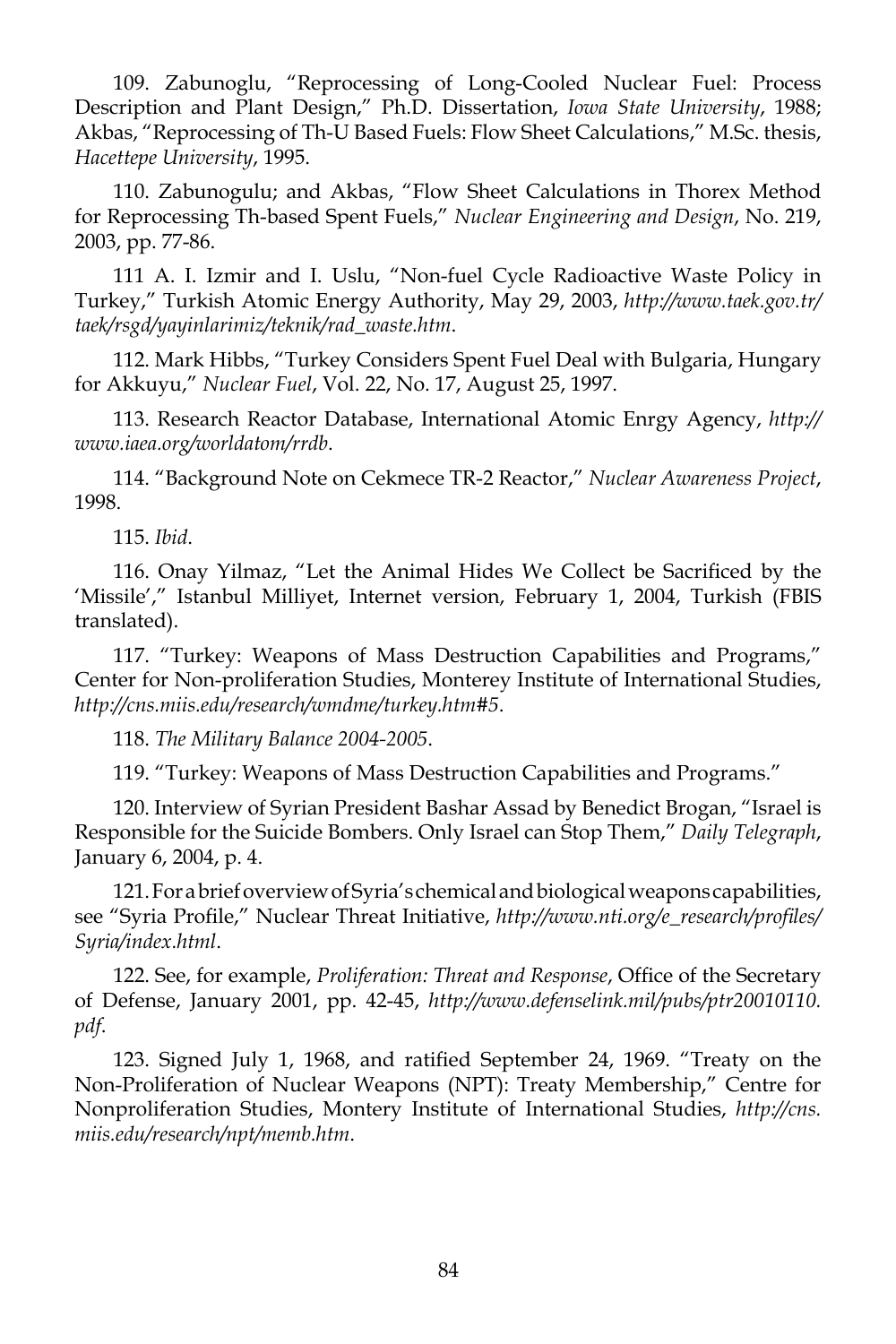124. "IAEA Membership, Safeguards Agreements, Physical Protection, and Nuclear Safety," Centre for Nonproliferation Studies, Monterey Institute of International Studies, *http://cns.miis.edu/research/npt/safeg.htm*.

 125. "Country Profile: Syria," Comprehensive Test Ban Treaty Organisation, Vienna, Austria, *http://www.ctbto.org/*.

 126. See "Foreign Missile Developments and the Ballistic Missile Threat Through 2015: Unclassified Summary of a National Intelligence Estimate," December 2001, released January 9, 2002, U.S. National Intelligence Council, December 2001, 1-15 pp, *http://www.cia.gov/nic/pubs/other\_products/Unclassifiedball isticmissilefinal.htm*.

 127. Unclassified Report to Congress on the Acquisition of Technology Relating to Weapons of Mass Destruction and Advanced Conventional Munitions, January 1 through June 30, 2002, U.S. Central Intelligence Agency, *http://www.cia. gov/cia/publications/bian/bian\_apr\_2003.htm#toc*.

 128. *Proliferation: Threat and Response*, Office of the Secretary of Defense, January 2001, pp. 42-45, *http://www.defenselink.mil/pubs/ptr20010110.pdf*.

 129. Unclassified Report to Congress on the Acquisition of Technology Relating to Weapons of Mass Destruction and Advanced Conventional Munitions.

 130. "Iran and Syria Have Signed Agreements," *Jane's Intelligence Digest*, March 5, 2004.

 131. Haytham Mouzahem and Anders Strindberg, "Syria and Iran: Strained Relations in a Changed Environment," *Jane's Intelligence Review*, October 1, 2003.

 132. Michael Mew, "Phosphate Rock," *Mining Annual Review*, December, 1998, p. 111.

133. *Syria Country Profile,* Economist Intelligence Unit, London, 2003.

 134. For detailed operations of the AEC's fertilizer plant in Homs, see "MEAB-Turnkey: SAEC Plant in Homs, Syria," *Metallextraktion AB, http://www.meab-mx.se/ en/service\_turnkey\_syrien.htm*.

 135. "SYR/3/003: Report on Pre-feasibility Study on the Recovery of Uranium from Phosphoric Acid," International Atomic Energy Agency, Technical Cooperation Report, November 12, 1992, *http://www-tc.iaea.org/*.

 136. "Uranium Recovery From Phosphoric Acid: SYR/3/003," *International Atomic Energy Agency, http://www-tc.iaea.org/*, completed 12/30/1992; "SYR/3/003: Report on Pre-feasibility Study on the Recovery of Uranium from Phosphoric Acid."

137*.* "Technical Cooperation Report for 2001," GC(46)/INF/4, International Atomic Energy Agency, 2001, p. 39, *http://www.iaea.or.at/worldatom/About/Policy/ GC/GC46/Documents/gc46inf-4.pdf*. AEC personnel have conducted numerous research projects relevant to uranium exploration. See, for example, Youssef M. Jubeli, Department of Geology and Nuclear Ores, AEC, Syria, "Comparison of Uranium Determination in Some Syrian Geologic Samples Using Three Reactor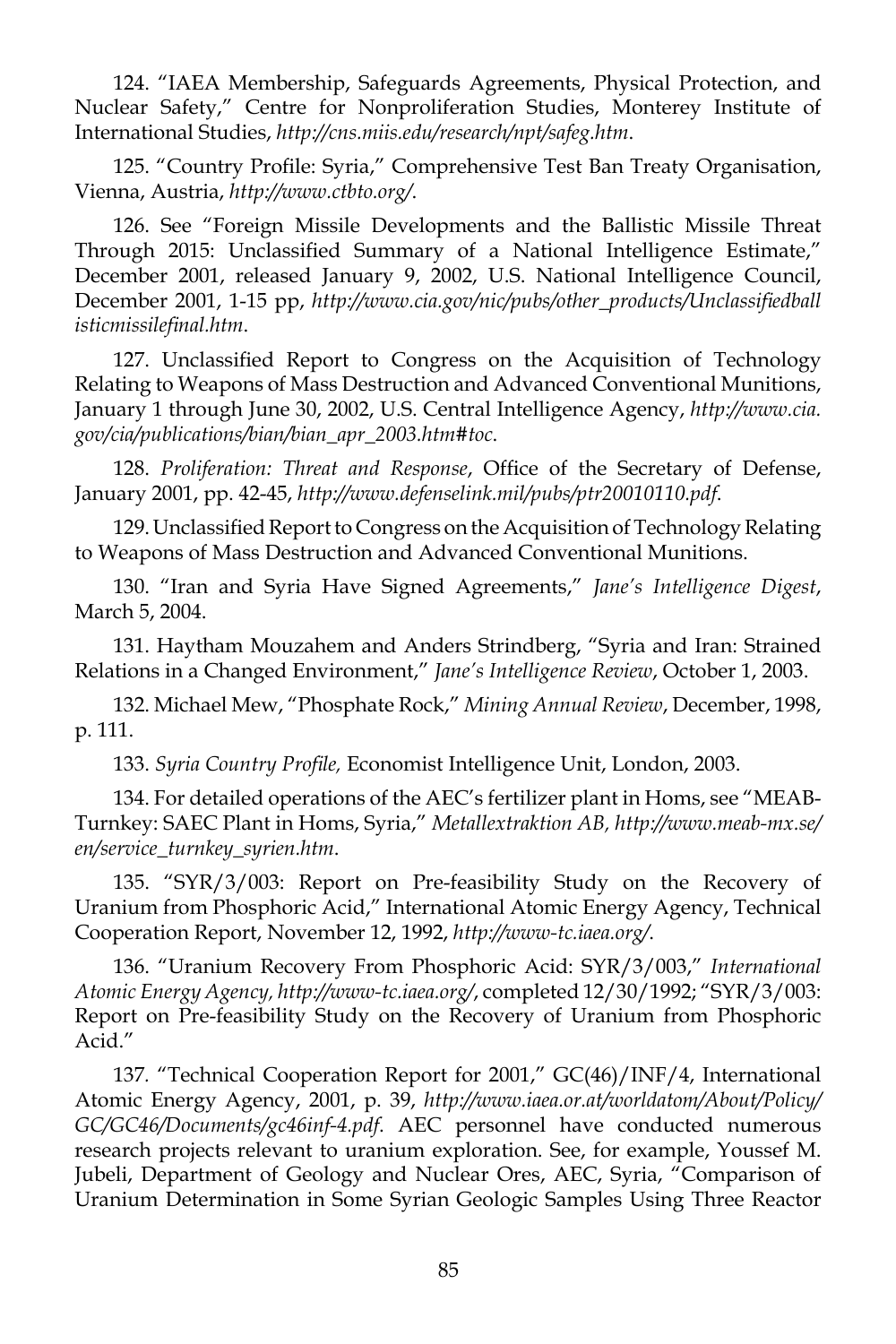Based Methods," *Applied Radiation and Isotopes*, Vol. 52, Issue 4, April 2000, *http:// www.elsevier.com*; Y. M. Jubeli, M. Al-Hilal, A. Al-Ali, Department of Geology and Nuclear Ores, AEC, Syria, and G. Rajja, Department of Radiation Protection and Safety, AEC, Syria, "Radiometric Profiles of Uranium Dispersal Pattern Adjacent to Cretaceous Phosphatic Sediments in Wadi Qasser Al-Hallabat Basin, Central Syria," *The Exploration and Mining Geology Journal*, Vol. 7, No. 4, June 1998, *http:// www.cim.org/geosoc/indexEmg.cfm*; M. Aissa and Y. M. Jubeli, Department of Geology and Nuclear Ores, AEC, Syria, "Carborne Gamma-ray Spectrometric Survey of an Area East of Homs, Central Syria," *Applied Radiation and Isotopes*, Vol. 48, No. 1, 1997, *http://www.elsevier.com*.

 138. See "Pakistan Knew of Nuclear Black Market," Associated Press, March 7, 2004.

 139. "Syria Believed to Have Centrifuges," Middle East Newsline, August 26, 2004, *http://www.menewsline.com/*.

 140. Louis Charbonneau, "Some in U.S. Think Syria Has Atomic Centrifuges-Sources," *Reuters*, May 5, 2004.

 141. Kamran Khan, "Pakistanis Exploited Nuclear Network," *The Washington Post*, January 28, 2004, p. A1.

 142. "Customer References," IBA website, accessed May 25, 2003, *http://www. iba-ri.com/root\_ri/pages/IBARI07\_RadIsoRefs.htm*.

 143. See Kenneth R. Timmerman, "Iran's Nuclear Program: Myth and Reality," *The Middle East Data Project, Inc.,* 1995, *http://www.uspid.dsi.unimi.it/proceed/cast95/ ItalyIran.html*; Mark Hibbs, "US Officials Say Iran is Pursuing Fissile Material Production Research," *Nuclear Fuel*, December 7, 1992; Anthony H. Cordesman, "Syria and Weapons of Mass Destruction," *Israel and Lebanon: The New Military and Strategic Realities*, Centre for Strategic and International Studies, Washington, DC, October 2000, *http://www.csis.org/stratassessment/reports/syriaWMD.pdf*.

 144. "SYR/4/007: Cyclotron Facility for Medical Radioisotopes," International Atomic Energy Agency, Technical Cooperation Projects, 1997, *http://www-tc.iaea. org/tcweb/tcprogramme/projectsbycountry/query/default.asp*.

 145. For example, see M. Soukieh, B. Abdul Ghani, and M. Hammadi, "Mathematical Modeling of TE  $CO<sub>2</sub>$  Laser with SF6 as a Saturable Absorber," *Optics & Laser Technology*, Vol. 31, 1999, pp. 601-611, via Science Direct; B. Abdul Ghani, M. Hammadi, "Mathematical Modeling of Hybrid CO<sub>2</sub> Laser," *Optics & Laser Technology* 33, 2001, pp. 243–247, via Science Direct.

 146. The agreement covered advice to the Ministry of Electricity "in connection with a feasibility study on introduction of nuclear power including manpower development" and the "planning of the nuclear power program." See "Nuclear Energy Planning," SYR/0/003, IAEA Department of Technical Cooperation, *http://www-tc.iaea.org/tcweb/projectinfo/default.asp*.

 147. E. Rosen,"Syria is Preparing to Build Six Nuclear Reactors,", Hebrew, *Ma'ariv*, September 17, 1989, p. A6, cited in Michael Eisenstadt, "Syria's Strategic Weapons," *Jane's Intelligence Review*, April 1, 1993.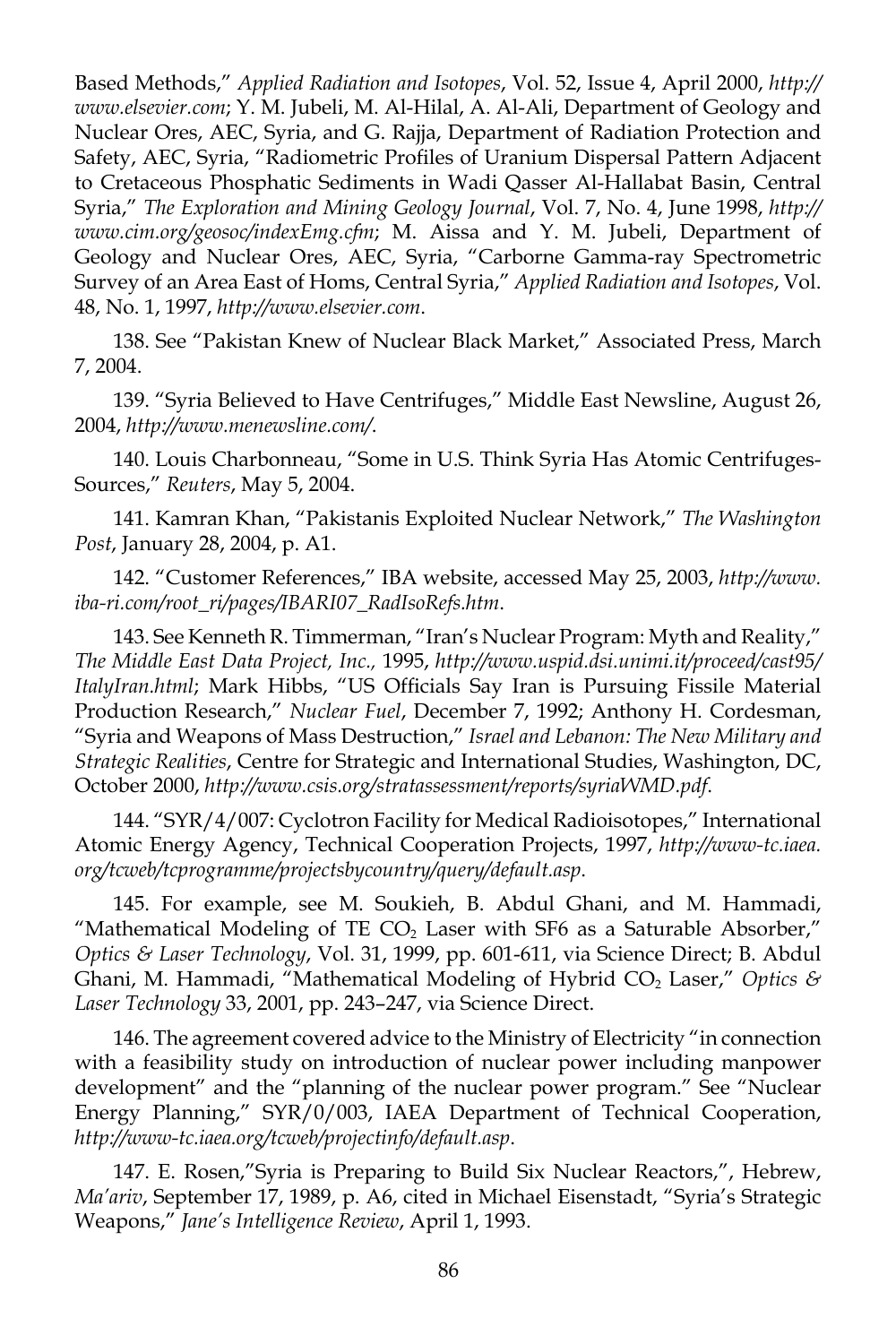148. P. Rubina, "The Soviet Union is Considering a Syrian Request to Purchase a Nuclear Power Plant," Hebrew, Davar, November 25, 1991, cited in Michael Eisenstadt, "Syria's Strategic Weapons," *Jane's Intelligence Review*, April 1, 1993.

 149. See "Russian Nuclear Assistance to Syria: Scam or Scandal?" *Middle East Intelligence Bulletin*, Vol. 5, No. 1, January 2003, *http://www.meib.org/articles/0301\_ s1.htm*.

 150. The cooperation agreement covers the transfer to Syria of "the Agency's methodologies and tools for analysis of energy systems and to train a team of local experts in their use to analyze the role of nuclear power and other energy options in the future energy mix of the country." See "Energy and Nuclear Power Planning Study," SYR/0/006, IAEA Department of Technical Cooperation, *http:// www-tc.iaea.org/tcweb/projectinfo/default.asp*.

 151. See also S. Al Ayoubi, Z. Salhani, A. H. Zein, and M. Azmeh, "The Desalination Commission in Syria," paper presented at the INCO-MED Water Conference, Amman, Jordan, June 11-13, 2001, *http://www.medaqua.org/Conf2001/ abstracts/52.htm.*

 152. Andrew Jack, Stephen Fidler, and Roula Khalaf, "Russia in Talks to Build Syrian Nuclear Reactor," *Financial Times*, January 16, 2003.

153. "Russian Nuclear Assistance to Syria: Scam or Scandal?"

 154. Ghafar, Mohammad, "Radioactive Waste Management Facility in Syria," International Conference on Management of Radioactive Waste from Non-Power Applications, International Atomic Energy Agency, Report No.IAEA-CN-87/79, July 1, 2001, *http://www.etde.org/etdeweb/*.

 155. See I. Khamis, "The Role of Small Research Reactors in Developing Countries: The Syrian Perspective," Small Research Reactor Workshop, International Centre for Environmental and Nuclear Sciences, January 13-17, 2003, *http://www.icens.org/Reactor\_Workshop/Sessions\_5\_6\_7/sessions\_5\_6\_7.htm*; "SYR/4/004: Miniature Neutron Source Reactor," International Atomic Energy Agency, Technical Cooperation Projects, 1998, *http://www-tc.iaea.org/tcweb/ tcprogramme/projectsbycountry/query/default.asp*; "Syria," Research Reactors Database, International Atomic Energy Agency, updated September 26, 2002, *http://www.iaea.org/worldatom/rrdb/*; A. George, "Syria Takes Delivery Of its Chinese Reactor," *Nuclear Engineering International*, December 1, 1993, pp. 46- 47. For an account of the role of the SRR-1, see I. Khamis, "The Role of Small Research Reactors in Developing Countries: The Syrian Perspective," presentation at The International Centre for Environmental and Nuclear Sciences, University of the West Indies conference on January 13-17, 2003, *http://www.icens.org/Reactor\_ Workshop/Sessions\_5\_6\_7/sessions\_5\_6\_7.htm*.

 156. "Nuclear Agreement between Syria and Russia," *Science*, July 20, 1998; "Novosti Minatoma', 'Minatom News," Atom-Pressa, No. 25, July 15, 1998; Oleg Lebedev, "Russia, Syria Agree on Peaceful Uses of Nuclear Energy," Moscow RIA, July 6, 1998, in FBIS, FTS19980707000041, July 7, 1998.

157. *The Military Balance 1999-2000.*